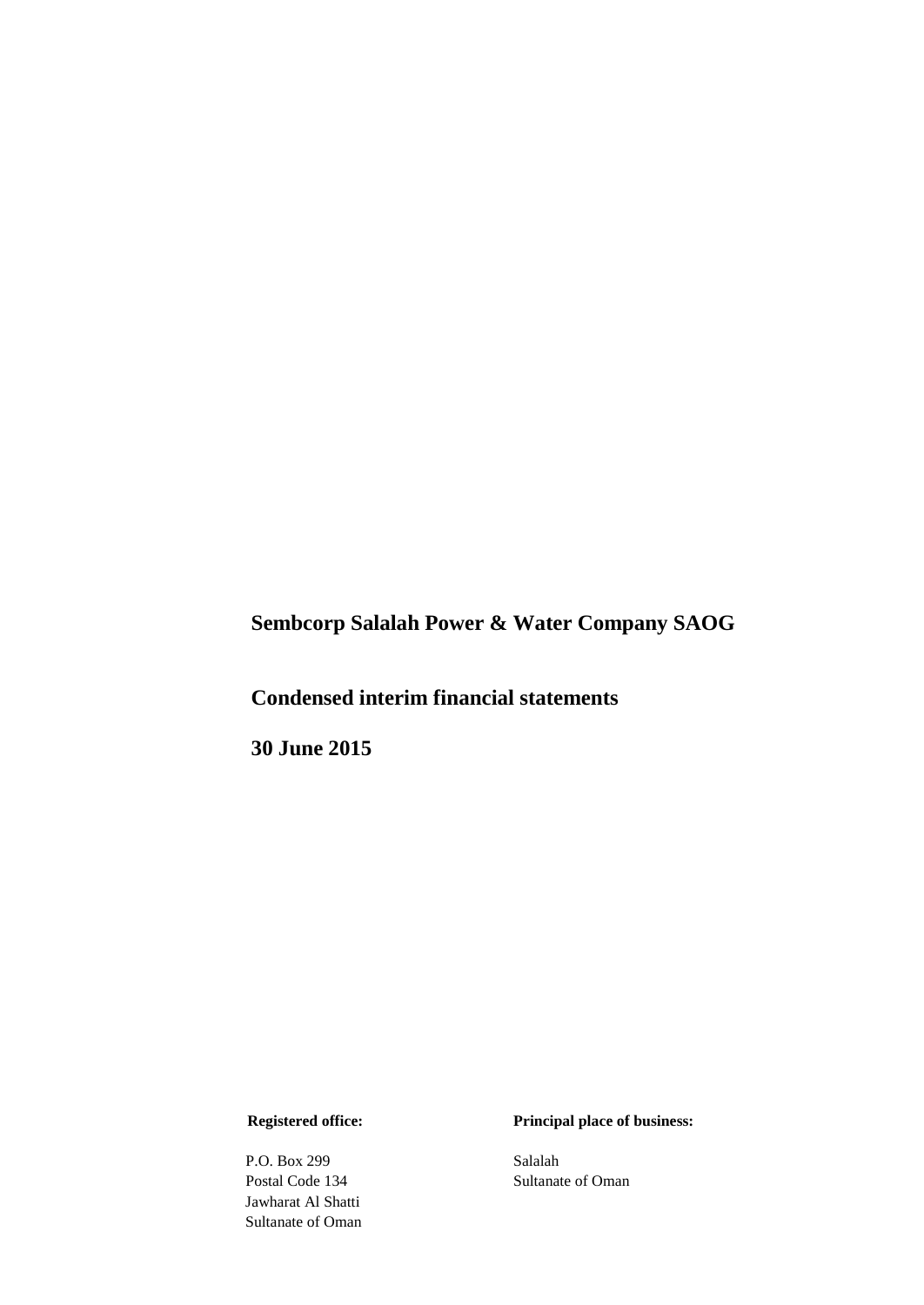## **Condensed interim financial statements**

*30 June 2015*

| Contents                                                              | Page               |
|-----------------------------------------------------------------------|--------------------|
| Independent Auditors' review report                                   | $\mathbf{1}$       |
| Condensed statement of profit and loss and other comprehensive income | 2                  |
| Condensed statement of financial position                             | 3                  |
| Condensed statement of cash flows                                     | $\overline{4}$     |
| Condensed statement of changes in equity                              | 5                  |
| Notes- to the condensed interim financial statements                  | $6 \text{ to } 25$ |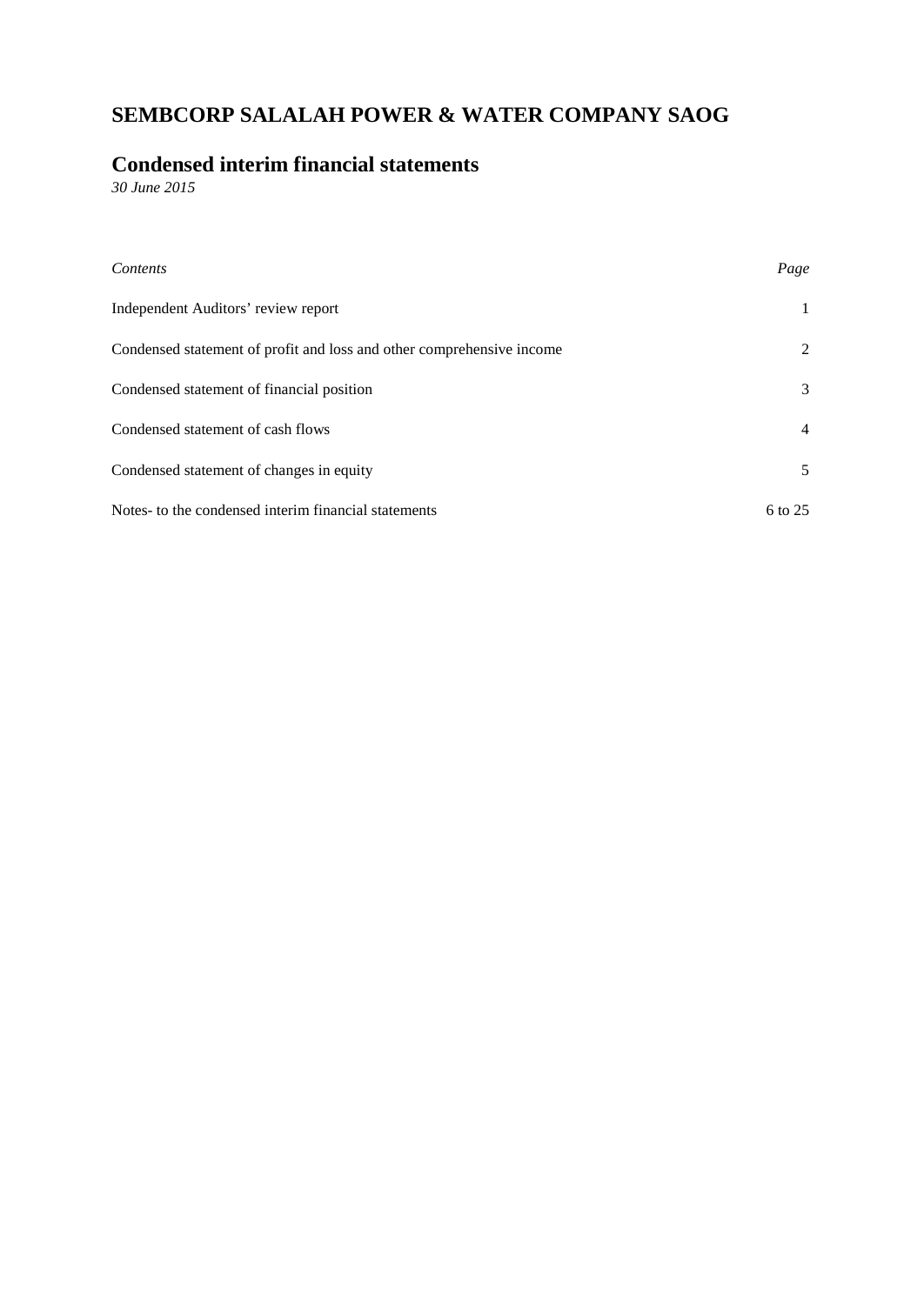

**KPMG** 4th Floor, HSBC Bank Building **MBD** P.O. Box 641 PC 112 Sultanate of Oman

Tel 968 24709181 Fax 968 24700839

## **INDEPENDENT AUDITORS' REPORT ON REVIEW OF INTERIM** FINANCIAL INFORMATION TO THE SHAREHOLDERS OF **SEMBCORP SALALAH POWER & WATER COMPANY SAOG**

#### Report on the interim financial information

We have reviewed the unaudited interim financial information ("the interim financial information") of Sembcorp Salalah Power and Water Company SAOG ("the Company"), set out on pages 2 to 25, which comprises the statement of financial position as at 30 June 2015, and the related statements of profit or loss and other comprehensive income for the three months and six months period ended 30 June 2015, changes in equity and cash flows for the six months period ended 30 June 2015, and notes comprising a summary of significant accounting policies and other explanatory information.

#### Management's and auditor's responsibility

Management is responsible for the preparation and fair presentation of this interim financial information in accordance with International Accounting Standard ("IAS") 34, 'Interim Financial Reporting', the requirements of the Commercial Companies Law of 1974, as amended and the minimum disclosure requirements issued by the Capital Market Authority ("CMA"). Our responsibility is to express a conclusion on the interim financial information based on our review.

#### **Scope of review**

We conducted our review in accordance with International Standard on Review Engagements No. 2410, 'Review of Interim Financial Information Performed by the Independent Auditor of the Entity'. A review of interim financial information consists of making inquiries, primarily of persons responsible for financial and accounting matters, and applying analytical and other review procedures. A review is substantially less in scope than an audit conducted in accordance with International Standards on Auditing and consequently does not enable us to obtain assurance that we would become aware of all significant matters that might be identified in an audit. Accordingly, we do not express an audit opinion.

#### Conclusion

Based on our review, nothing has come to our attention that causes us to believe that the unaudited interim financial information of the Company is not:

- Prepared, in all material respects, in accordance with IAS 34 'Interim Financial Reporting';
- In compliance, in all material respects, with the requirements of the Commercial Companies Law of 1974, as amended; and
- In compliance, in all material respects, with the minimum disclosure requirements issued by the CMA.

 $\frac{1}{4}$  Ahmed Pafail

28 July 2015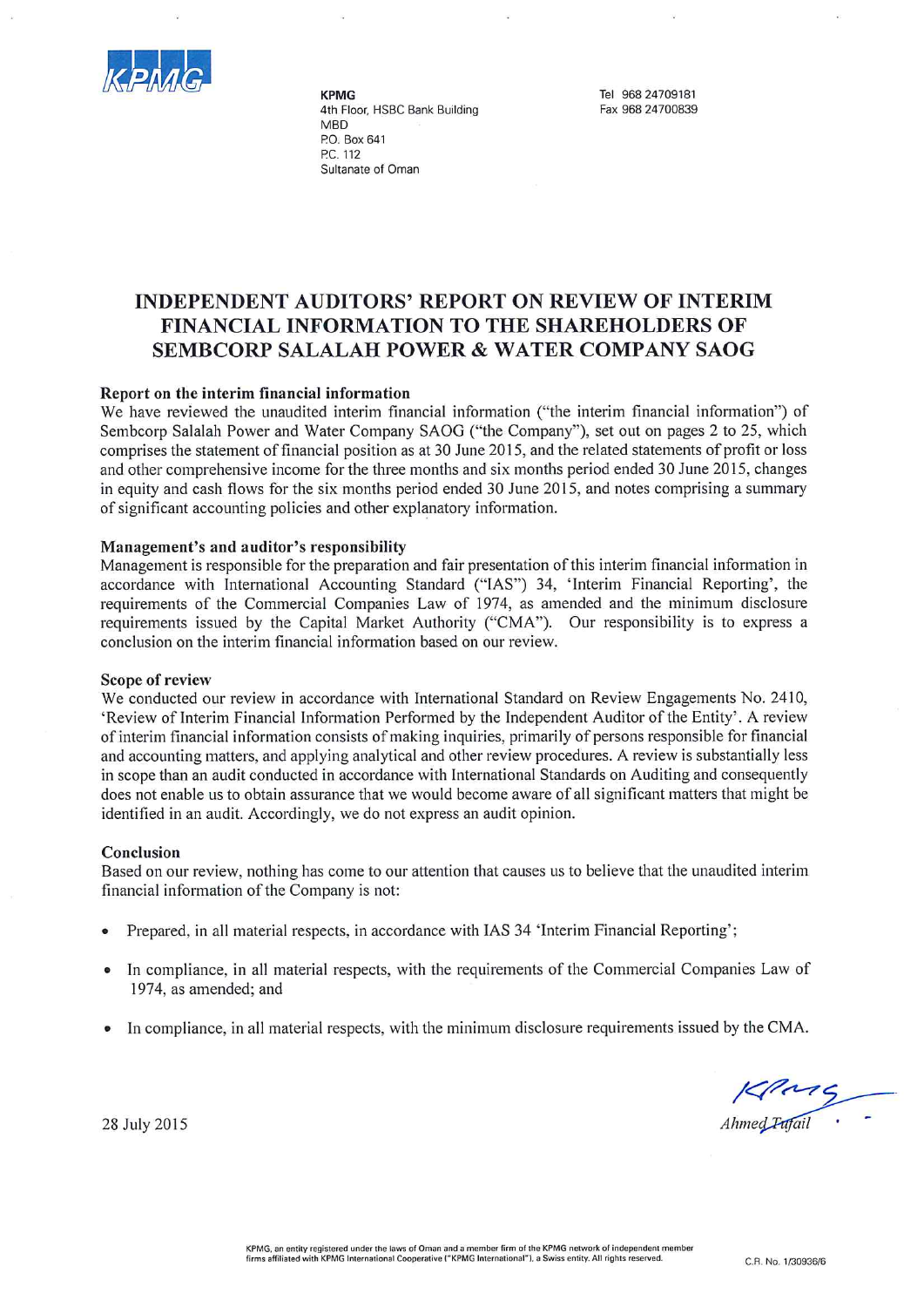# **Condensed statement of profit and loss and other comprehensive income**

|                                                                 |                  | Quarter<br>ended | Six month<br>period ended | Quarter<br>ended | Six month<br>period ended |
|-----------------------------------------------------------------|------------------|------------------|---------------------------|------------------|---------------------------|
|                                                                 | <b>Notes</b>     | 30 June 2015     | 30 June 2015              | 30 June<br>2014  | 30 June 2014              |
|                                                                 |                  | <b>RO</b>        | <b>RO</b>                 | RO               | <b>RO</b>                 |
| Revenue                                                         | 3                | 20,083,634       | 36,896,452                | 17,248,769       | 32,137,923                |
| Cost of sales                                                   | 4                | (10, 343, 798)   | (19, 199, 340)            | (7,604,231)      | (14, 564, 196)            |
| Gross profit                                                    |                  | 9,739,836        | 17,697,112                | 9,644,538        | 17,573,727                |
| Administrative and general expenses                             | 5                | (148, 104)       | (322, 403)                | (221, 334)       | (476, 561)                |
| Other income                                                    | 6                |                  | 1,583                     | 1,544,103        | 1,680,655                 |
| Profit before interest and tax                                  |                  | 9,591,732        | 17,376,292                | 10,967,307       | 18,777,821                |
| Finance income                                                  |                  | 23,170           | 48,037                    | 39,851           | 67,157                    |
| Finance costs                                                   | $\boldsymbol{7}$ | (4,392,881)      | (9,108,901)               | (4,926,265)      | (9,902,051)               |
| Profit before tax                                               |                  | 5,222,021        | 8,315,428                 | 6,080,893        | 8,942,927                 |
| Income tax expense                                              | 16               | (627, 549)       | (999, 883)                | (730, 632)       | (1,074,419)               |
| Profit after tax for the period                                 |                  | 4,594,472        | 7,315,545                 | 5,350,261        | 7,868,508                 |
| Other comprehensive income (loss),<br>net of income tax:        |                  |                  |                           |                  |                           |
| Effective portion of change in fair<br>value of cash flow hedge | 10               | 4,433,539        | 2,135,990                 | (2,392,390)      | (2,106,456)               |
| Total comprehensive income for the<br>period                    |                  | 9,028,011        | 9,451,535                 | 2,957,871        | 5,762,052                 |
| Earnings per share:                                             |                  |                  |                           |                  |                           |
| Basic earnings per share                                        | 22               | 0.048            | 0.077                     | 0.056            | 0.082                     |

The notes on pages 6 to 25 are an integral part of these condensed interim financial statements.

The review report of the Independent Auditors' is set forth on page 1.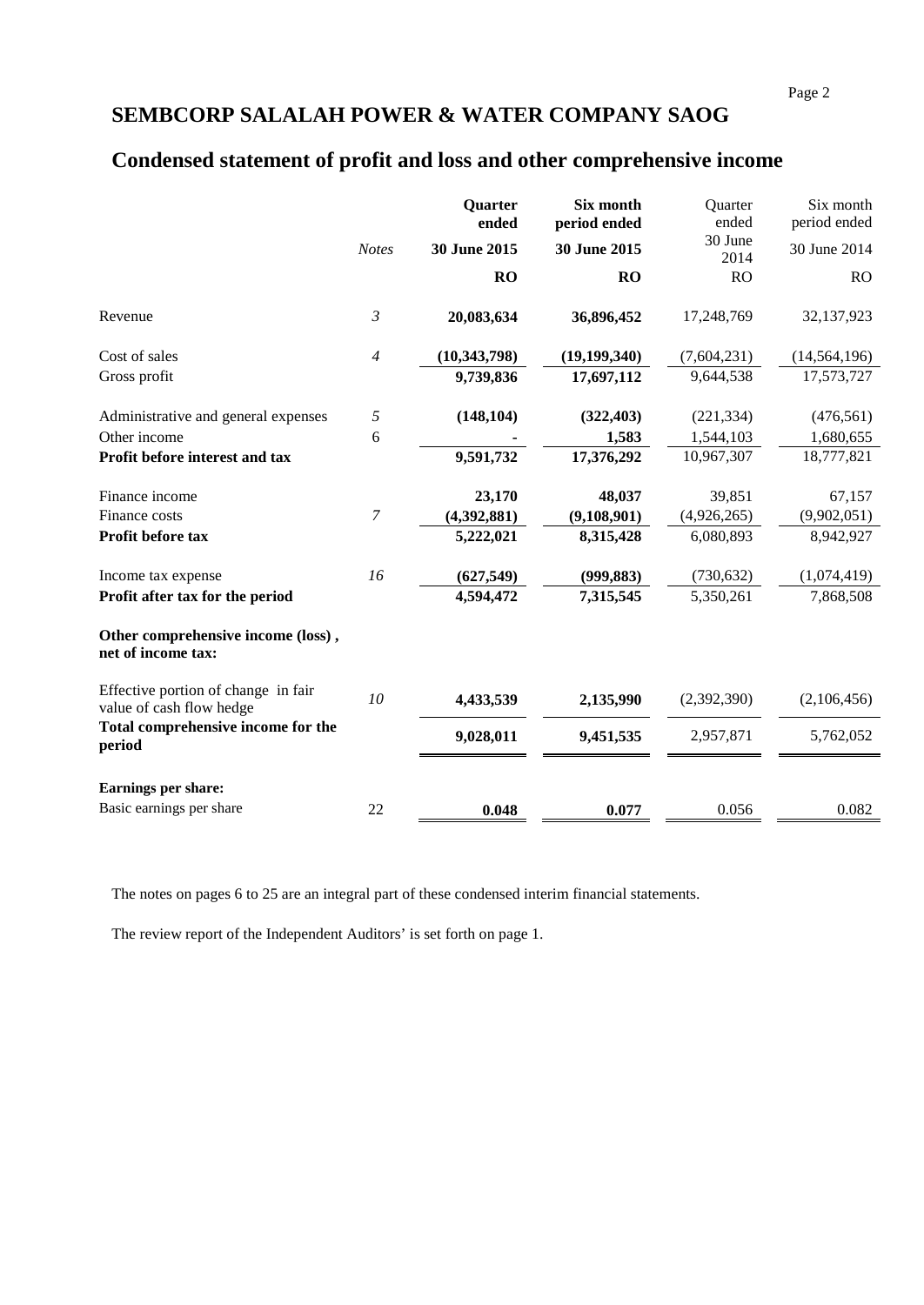# **Condensed statement of financial position**

As at

|                                      | <b>Notes</b> | 30 June 2015   | 30 June 2014   | 31 December<br>2014 |
|--------------------------------------|--------------|----------------|----------------|---------------------|
|                                      |              | <b>RO</b>      | <b>RO</b>      | <b>RO</b>           |
| <b>Non-current assets</b>            |              |                |                |                     |
| Property, plant and equipment        | 8            | 323,860,692    | 334,118,643    | 329,102,477         |
| Intangible assets                    | 9            | 8,337          | 4,112          | 10,349              |
| Deferred tax asset                   | 10&16        | 2,937,313      | 3,070,744      | 3,228,584           |
| <b>Total non-current assets</b>      |              | 326,806,342    | 337,193,499    | 332,341,410         |
| <b>Current assets</b>                |              |                |                |                     |
| Trade and other receivables          | II           | 8,552,314      | 7,265,180      | 6,986,535           |
| Inventory                            | 12           | 4,447,246      | 3,461,019      | 3,620,071           |
| Cash and cash equivalents            | 13           | 31,680,745     | 33,546,285     | 28,589,113          |
| <b>Total current assets</b>          |              | 44,680,305     | 44,272,484     | 39, 195, 719        |
| <b>Total assets</b>                  |              | 371,486,647    | 381,465,983    | 371,537,129         |
|                                      |              |                |                |                     |
| <b>Equity</b>                        |              |                |                |                     |
| Share capital                        | 14(a)        | 95,457,195     | 95,457,195     | 95,457,195          |
| Retained earnings                    |              | 6,585,050      | 8,342,011      | 4,010,262           |
| Legal reserve                        | 14(b)        | 3,216,764      | 1,990,730      | 2,485,209           |
| <b>Shareholders' funds</b>           |              | 105,259,009    | 105,789,936    | 101,952,666         |
| Hedging reserve                      | 10 & 14(c)   | (21, 540, 293) | (22, 518, 790) | (23, 676, 283)      |
| <b>Total equity</b>                  |              | 83,718,716     | 83,271,146     | 78,276,383          |
| <b>Non-current liabilities</b>       |              |                |                |                     |
| Term loan                            | 18           | 229,665,904    | 242,458,706    | 235,476,193         |
| Asset retirement obligation          | 19           | 483,927        | 452,577        | 467,739             |
| Deferred tax liability               | 16           | 9,037,425      | 7,360,359      | 8,037,542           |
| Derivative instruments               | 10           | 24,477,606     | 25,589,534     | 26,904,867          |
| <b>Total non-current liabilities</b> |              | 263,664,862    | 275,861,176    | 270,886,341         |
| <b>Current liabilities</b>           |              |                |                |                     |
| Current portion of term loan         | 18           | 13,890,149     | 12,535,012     | 13,212,581          |
| Trade and other payables             | 15           | 10,212,920     | 9,798,649      | 9,161,824           |
| <b>Total current liabilities</b>     |              | 24,103,069     | 22,333,661     | 22,374,405          |
| <b>Total liabilities</b>             |              | 287,767,931    | 298,194,837    | 293,260,746         |
| <b>Total equity and liabilities</b>  |              | 371,486,647    | 381,465,983    | 371,537,129         |
|                                      |              |                |                |                     |
| Net assets per share                 |              | 1.10           | 1.11           | 1.07                |

The financial statements were approved and authorised for issue in accordance with a resolution of the Board of Directors on 28 July 20 7 Director Chief Executive Officer Director

The notes on pages 6 to 25 are an integral part of these condensed interim financial statements.

 $\mathbb{Z}$  The review report of the Independent Auditors' is set forth on page 1.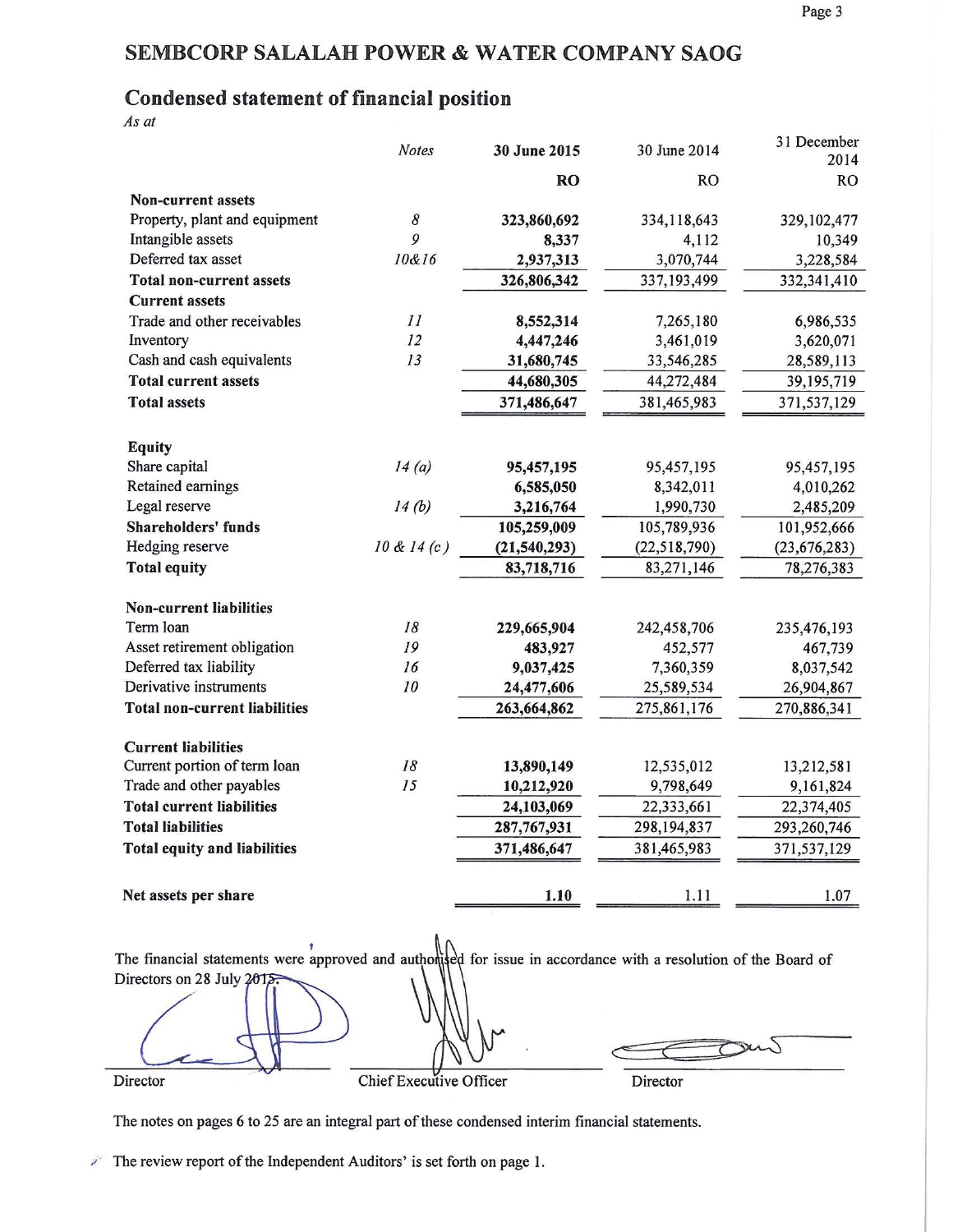## **Condensed statement of cash flows**

|                                                                    | Six month<br>period ended | Six month<br>period ended |
|--------------------------------------------------------------------|---------------------------|---------------------------|
|                                                                    | 30 June 2015              | 30 June 2014              |
|                                                                    | RO                        | <b>RO</b>                 |
| Cash flows from operating activities:                              |                           |                           |
| Profit before tax for the year                                     | 8,315,428                 | 8,942,927                 |
| Adjustment for:                                                    |                           |                           |
| Depreciation and amortisation                                      | 5,371,395                 | 5,374,833                 |
| Amortisation of deferred financing cost                            | 541,913                   | 568,747                   |
| Finance costs                                                      | 8,565,897                 | 9,331,048                 |
| Provision for asset retirement obligation                          | 16,188                    | 15,156                    |
| Changes in working capital:                                        |                           |                           |
| Inventory                                                          | (827, 175)                | (613,026)                 |
| Trade and other receivables                                        | (1,565,779)               | 239,466                   |
| Trade and other payables                                           | 1,506,832                 | 394,322                   |
|                                                                    | 21,924,699                | 24, 253, 473              |
| Finance cost paid                                                  | (9,018,024)               | (9,481,412)               |
| Net cash flow from operating activities                            | 12,906,675                | 14,772,061                |
| Cash flows from investing activities:                              |                           |                           |
| Payment on account of acquisition of property, plant and equipment | (128, 718)                | (3,856,411)               |
| Payment on account of acquisition of intangible assets             | (2, 489)                  | (1, 867)                  |
| Net cash used in investing activities                              | (131, 207)                | (3,858,278)               |
| <b>Cash flows from financing activities:</b>                       |                           |                           |
| Repayment of term loan                                             | (5,674,634)               | (5,448,778)               |
| Dividend paid                                                      | (4,009,202)               | (7, 445, 661)             |
| Net cash used in financing activities                              | (9,683,836)               | (12, 894, 439)            |
| Net decrease in cash and cash equivalents                          | 3,091,632                 | (1,980,656)               |
| Cash and cash equivalents as at 1 January                          | 28,589,113                | 35,526,941                |
| Cash and cash equivalents as at 30 June                            | 31,680,745                | 33,546,285                |

The notes on pages 6 to 25 are an integral part of these condensed financial statements.

The review report of the Independent Auditors' is set forth on page 1.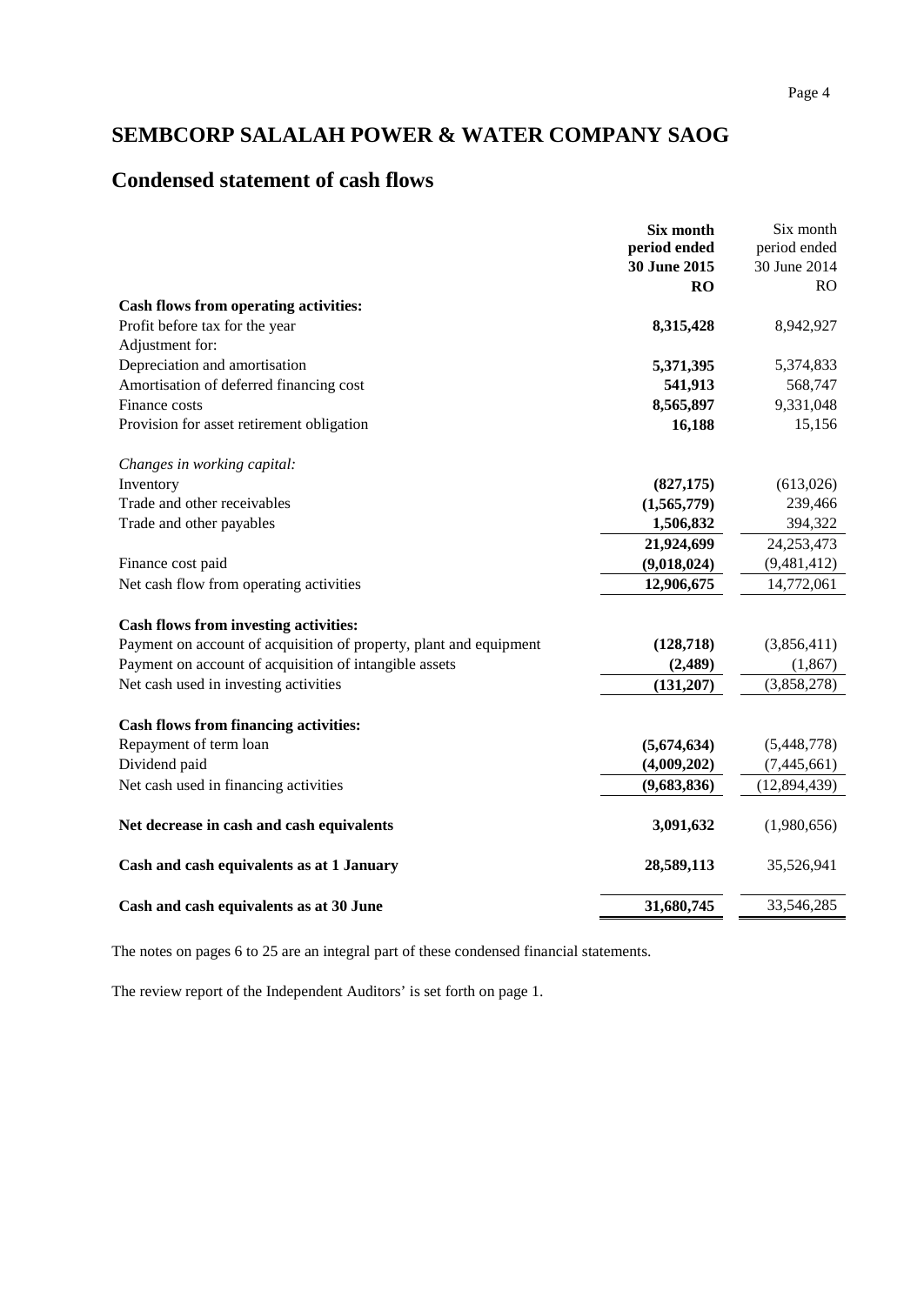# **Condensed statement of changes in equity**

*for six month period ended 30 June*

|                                                                           | Share capital<br>RO | <b>Retained</b><br>earnings<br>RO | Legal<br>reserve<br>RO | Hedging<br>reserve<br><b>RO</b> | <b>Total</b><br>RO |
|---------------------------------------------------------------------------|---------------------|-----------------------------------|------------------------|---------------------------------|--------------------|
| At 1 January 2014<br>Total comprehensive income for<br>the period         | 95,457,195          | 8,706,015                         | 1,203,879              | (20, 412, 334)                  | 84,954,755         |
| Profit for the period<br>Changes in fair value of cash flow               |                     | 7,868,508                         |                        |                                 | 7,868,508          |
| hedge, net of income tax                                                  |                     |                                   |                        | (2,106,456)                     | (2,106,456)        |
| Total comprehensive income for<br>the period                              |                     | 7,868,508                         |                        | (2,106,456)                     | 5,762,052          |
| <b>Transactions with owners of the</b><br>Company, recognised directly in |                     |                                   |                        |                                 |                    |
| equity<br>Final dividend paid                                             |                     | (7,445,661)                       |                        |                                 | (7,445,661)        |
| Transfer to legal reserve                                                 |                     | (786, 851)                        | 786,851                |                                 |                    |
| Transactions with owners of the<br>Company, recognised directly in        |                     |                                   |                        |                                 |                    |
| equity                                                                    |                     | (8, 232, 512)                     | 786,851                |                                 | (7,445,661)        |
| At 30 June 2014                                                           | 95,457,195          | 8,342,011                         | 1,990,730              | (22,518,790)                    | 83,271,146         |
| At 1 January 2015                                                         | 95,457,195          | 4,010,262                         | 2,485,209              | (23, 676, 283)                  | 78,276,383         |
| Total comprehensive income for                                            |                     |                                   |                        |                                 |                    |
| the period<br>Profit for the period                                       |                     | 7,315,545                         |                        |                                 | 7,315,545          |
| Changes in fair value of cash flow                                        |                     |                                   |                        | 2,135,990                       | 2,135,990          |
| hedge, net of income tax<br>Total comprehensive income for                |                     |                                   |                        |                                 |                    |
| the period                                                                |                     | 7,315,545                         |                        | 2,135,990                       | 9,451,535          |
| <b>Transactions with owners of the</b>                                    |                     |                                   |                        |                                 |                    |
| Company, recognised directly in<br>equity                                 |                     |                                   |                        |                                 |                    |
| Final dividend paid                                                       |                     | (4,009,202)                       |                        |                                 | (4,009,202)        |
| Transfer to legal reserve                                                 |                     | (731, 555)                        | 731,555                |                                 |                    |
| Transactions with owners of the<br>Company, recognised directly in        |                     |                                   |                        |                                 |                    |
| equity                                                                    |                     | (4,740,757)                       | 731,555                |                                 | (4,009,202)        |
| At 30 June 2015                                                           | 95,457,195          | 6,585,050                         | 3,216,764              | (21,540,293)                    | 83,718,716         |

The notes on pages 6 to 25 are an integral part of these condensed financial statements.

The review report of the Independent Auditors' is set forth on page 1.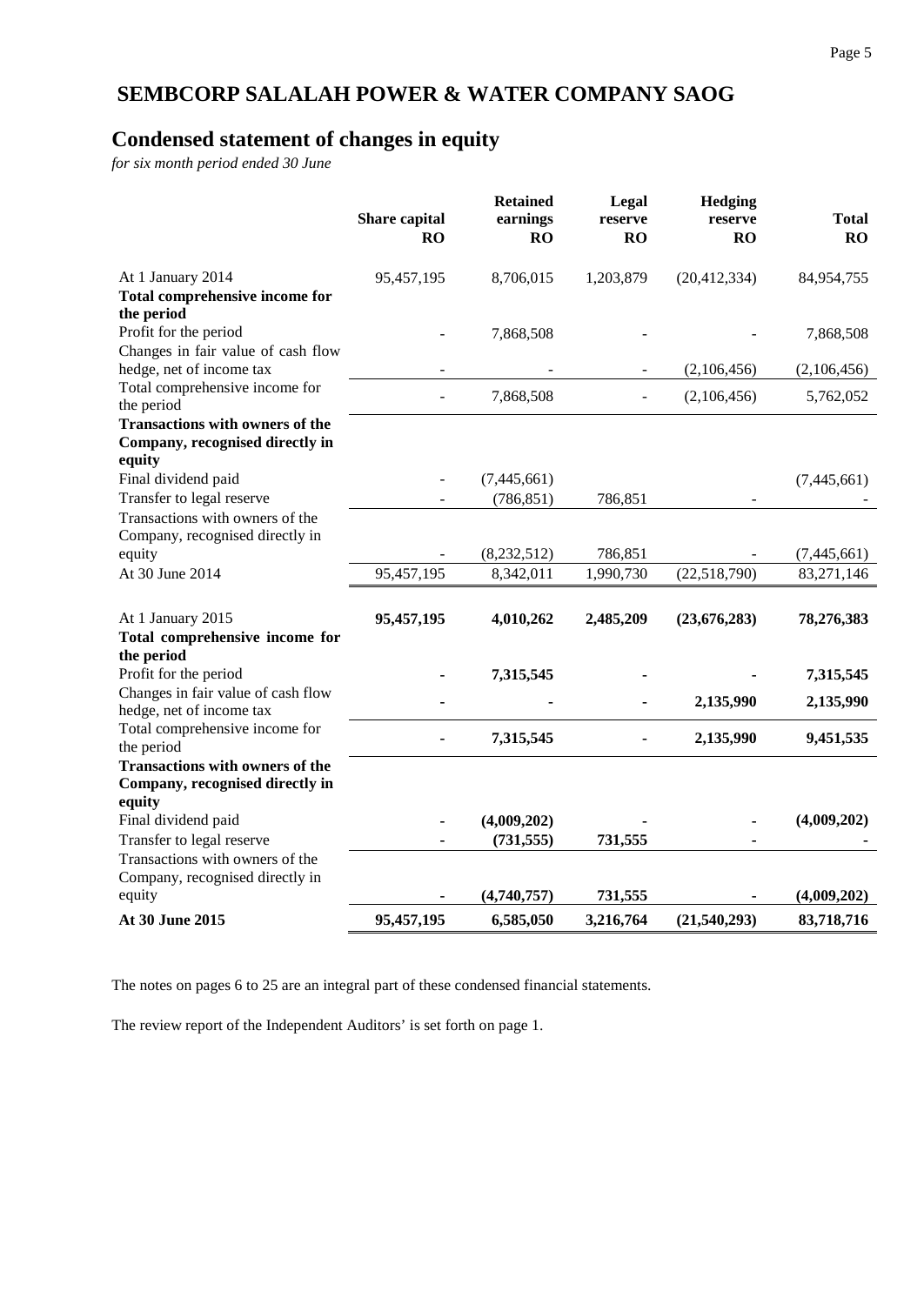### **Condensed notes**

*(forming part of the condensed interim financial statements)*

#### **1 Legal status and principal activities**

Sembcorp Salalah Power & Water Company SAOC ("the Company") was registered as a closed Omani joint stock company in the Sultanate of Oman on 29 September 2009.

The Company entered into a Shareholders Agreement ("the Shareholders Agreement") dated 17 November 2009 between Sembcorp Oman First Investment Holding Co Ltd ("SOFIH") 40% shareholder, Sembcorp Oman IPO Holding Co Ltd ("SOIHL") 20% shareholder and Inma Power & Water Company LLC ("IPWC") 40% shareholder.

The Company was awarded a tender by the Government of the Sultanate of Oman ("the Government") to build, own and operate an electricity generation and seawater desalination plant together with the associated facilities in the Salalah region ("the Plant").

On 8 October 2013, the Company was listed in MSM and became a listed public joint stock company ("SAOG").

#### **Significant agreements:**

The Company has entered into the following major agreements:

- (i) Power and Water Purchase Agreement (" the PWPA") dated 23 November 2009 with Oman Power & Water Procurement Company SAOC ("OPWP") for a period of fifteen years commencing from the date of commercial operations ("Operation period") to procure the power and water produced by the Company;
- (ii) Natural Gas Sales Agreement ("NGSA") dated 23 November 2009 with the Ministry of Oil and Gas ("MOG") of the Government for the supply of natural gas;
- (iii) Usufruct Agreement ("Usufruct Agreement") dated 23 November 2009 with the Ministry of Housing for grant of Usufruct rights over the project site;
- (iv) Long Term Service Agreement ("LTSA") with General Electric International LLC ("GEIL") for maintenance services on gas turbines and generators;
- (v) EPC Turnkey Engineering, Procurement and Construction ("EPC") Contract dated 20 August 2009 with SEPCOIII Electric Power Construction Corporation ("SEPCOIII") for the construction of the Plant;
- (vi) Government Guarantee Agreement ("Government Guarantee") dated 23 November 2009 with the Government represented by the Ministry of Finance ("MOF"), whereby the MOF is prepared to guarantee the payment by the OPWP of its financial obligations to the Company's Senior Lenders under the PWPA; and
- (vii)Operation and Maintenance ("O&M") agreement with Sembcorp Salalah O&M Services Company LLC ("SSOM") dated 8 February 2010 for a period of 15 years from the scheduled commercial operation date.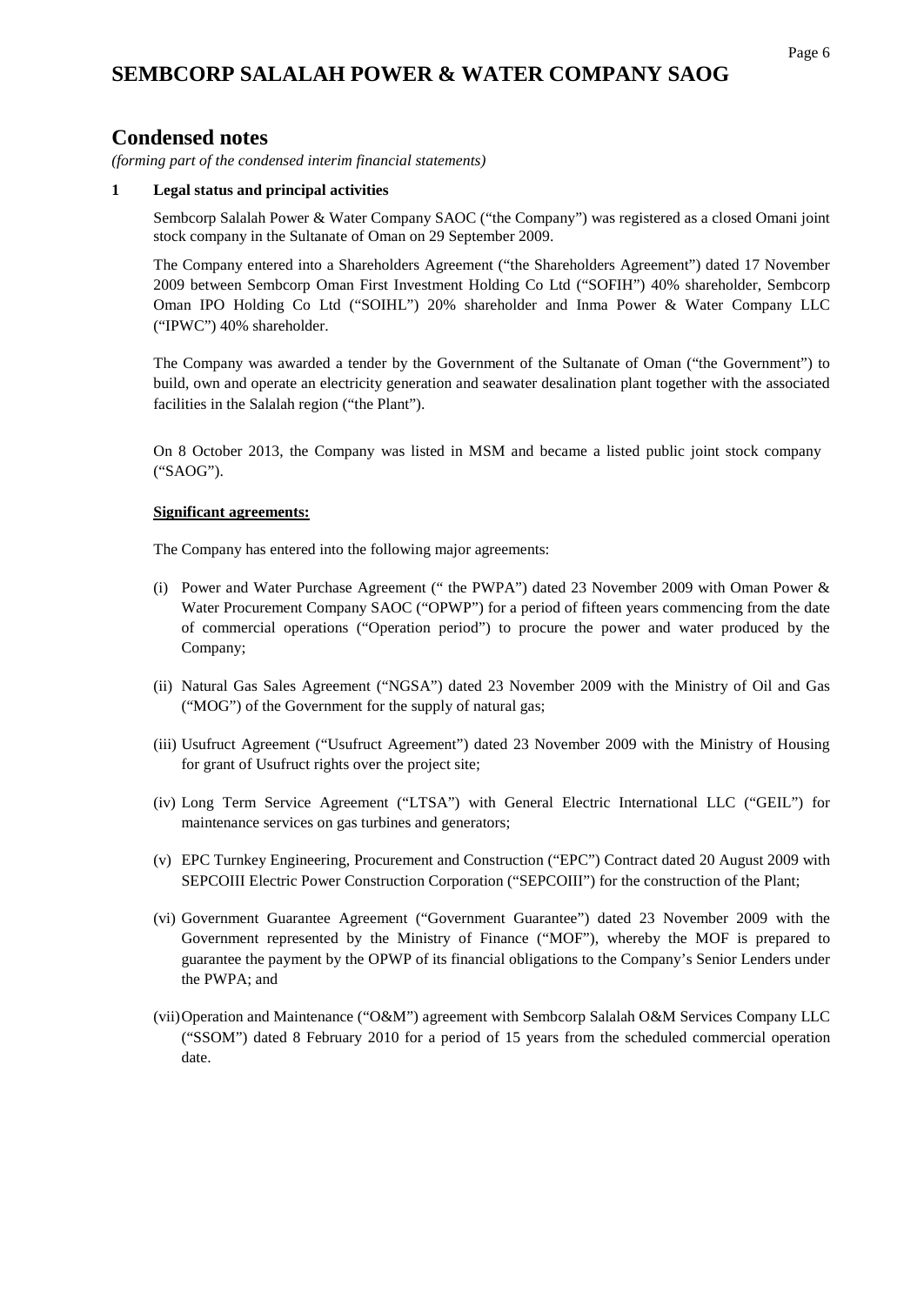#### **Condensed notes**

*(forming part of the condensed interim financial statements)*

#### **2 Basis of preparation and significant accounting policies**

Basis of preparation

#### (a) Statement of compliance

The condensed interim financial statements have been prepared in accordance with IAS 34 Interim Financial Reporting. Selected explanatory notes are included to explain events and transactions that are significant to an understanding of the changes in financial position and performance of the Company since the last annual financial statement as at and for the year ended 31 December 2014. The condensed interim financial statements do not include all the information required for full annual financial statements prepared in accordance with Interim Financial Reporting Standards (IFRSs). However additional disclosures have been made to ensure consistency with industry norms for quarterly reporting on the Muscat Securities Market.

#### (b) Basis of measurement

These financial statements are prepared on a historical cost basis except where otherwise described in the accounting policies below.

(c) Use of estimates and judgements

The preparation of the financial statements in conformity with IFRSs requires Management to make judgements, estimates and assumptions that affect the application of accounting policies and the reported amounts of assets, liabilities, income and expenses. Actual results may differ from these estimates. Estimates and underlying assumptions are reviewed on an ongoing basis. Revisions to accounting estimates are recognised in the period in which the estimates are revised and in any future periods affected.

Information about significant areas of estimation uncertainty and critical judgments in applying accounting policies that have the most significant effect on the amounts recognised in the financial statements is included in financial valuation of derivatives financial instruments, asset retirement obligation and impairment of trade receivables.

#### Significant accounting policies

The accounting policies set out below have been applied consistently by the Company and are consistent with those used in the previous year.

#### (a) Foreign currency

#### (i) *Functional and presentation currency*

The financial statements have been presented in Rial Omani ("RO") which is the functional currency of the Company.

#### (ii) *Foreign currency transactions*

Transactions in foreign currencies are translated to the respective functional currencies of the Company at exchange rates at the dates of the transactions. Monetary assets and liabilities denominated in foreign currencies at the reporting date are translated to the functional currency at the exchange rate at that date. The foreign currency gain or loss on monetary items is the difference between amortised cost in the functional currency at the beginning of the period, adjusted for effective interest and payments during the period, and the amortised cost in foreign currency translated at the exchange rate at the end of the reporting period.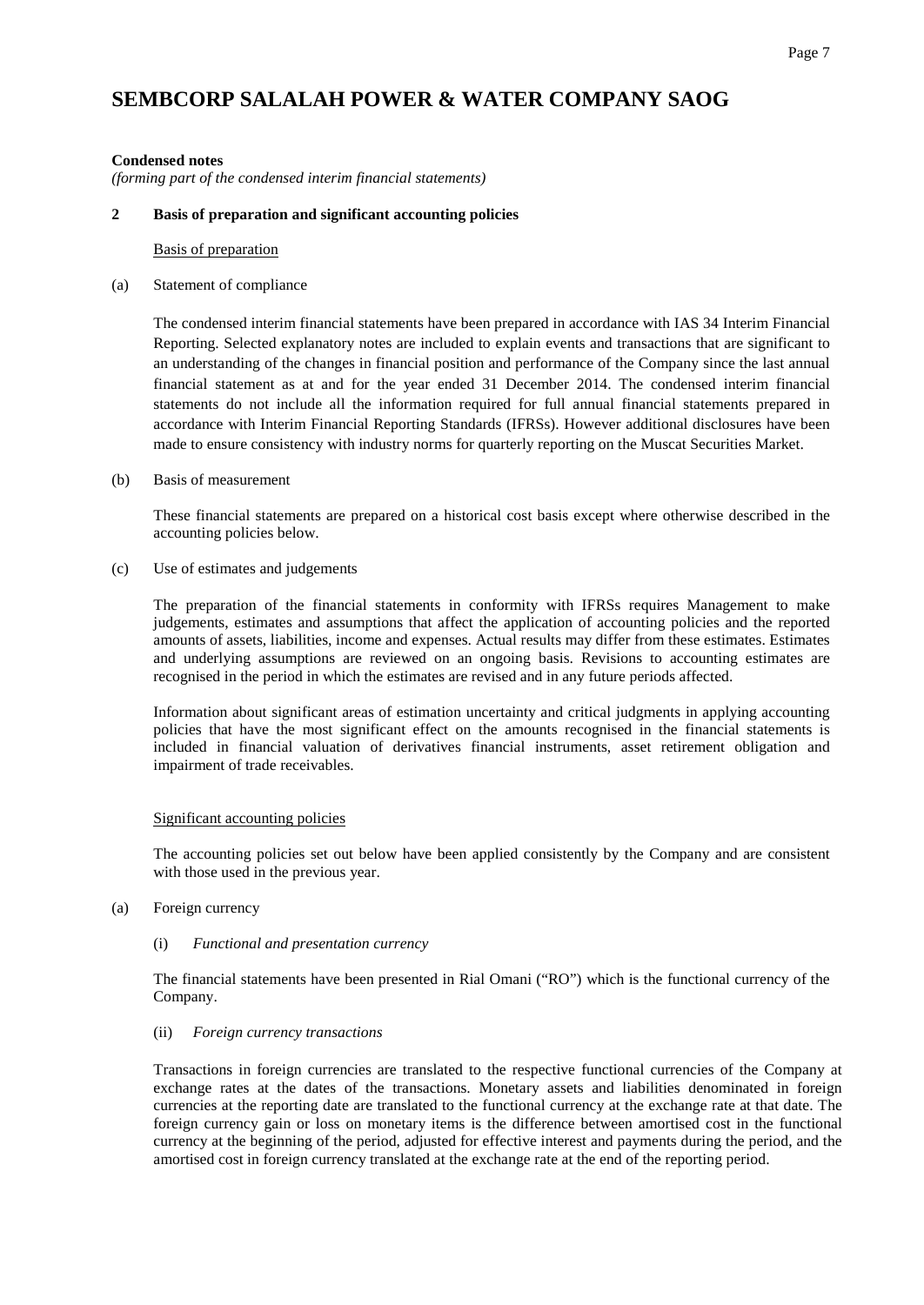### **Condensed notes**

*(forming part of the condensed interim financial statements)*

#### **2 Basis of preparation and significant accounting policies** *(continued)*

(a) Foreign currency (continued)

#### *(ii) Foreign currency transactions (continued)*

Non-monetary assets and liabilities denominated in foreign currencies that are measured at historical cost are translated to the functional currency at the exchange rate at the date of the transaction. Non-monetary assets and liabilities measured at fair value in foreign currencies are translated into the functional currency at foreign exchange rates ruling at the dates the fair value was determined. Foreign currency differences arising on translation of monetary items are recognised in profit or loss, except for differences arising on the retranslation of available-for-sale equity instruments, qualifying cash flow hedges or other non monetary items, which are recognised in other comprehensive income. Non-monetary items that are measured in terms of historical cost in a foreign currency are translated using the exchange rate at the date of the transaction.

- (b) Financial instruments
	- (i) Non derivative financial instruments

Non-derivative financial instruments comprise trade and other receivables, amounts due to related parties, cash and cash equivalents, loans and borrowings, and trade and other payables. Cash and cash equivalents comprise cash balances, demand deposits and fixed deposits and term deposits with original maturity not greater than three months.

Non-derivative financial instruments are recognised initially at fair value plus, for instruments not at fair value through profit or loss, any directly attributable transaction costs.

(ii) Derivative financial instruments, including hedge accounting

The Company holds derivative financial instruments to hedge its foreign currency and interest rate risk exposures . On initial designation of the hedge, the Company formally documents the relationship between the hedging instrument(s) and hedged item(s), including the risk management objectives and strategy in undertaking the hedge transaction, together with the methods that will be used to assess the effectiveness of the hedging relationship.

The Company makes an assessment, both at the inception of the hedge relationship as well as on an ongoing basis, whether the hedging instruments are expected to be "highly effective" in offsetting the changes in the fair value or cash flows of the respective hedged items during the period for which the hedge is designated, and whether the actual results of each hedge are within a range of 80% to 125%. For a cash flow hedge of a forecast transaction, the transaction should be highly probable to occur and should present an exposure to variations in cash flows that could ultimately affect reported net income. Derivatives are recognised initially at fair value; attributable transaction costs are recognised in profit or loss as incurred. Subsequent to initial recognition, derivatives are measured at fair value, and changes therein are accounted for as described below.

(iii) Cash flow hedges

When a derivative is designated as the hedging instrument in a hedge of the variability in cash flows attributable to a particular risk associated with a recognised asset or liability or a highly probable forecast transaction, the effective portion of changes in the fair value of the derivative is recognised in other comprehensive income and presented in the hedging reserve in equity. Any ineffective portion of changes in the fair value of the derivative is recognised immediately in profit or loss. If the hedging instrument no longer meets the criteria for hedge accounting, expires or is sold, terminated, exercised, or the designation is revoked, then hedge accounting is discontinued prospectively.

The cumulative gain or loss previously recognised in other comprehensive income and presented in the hedging reserve in equity remains there until the forecast transaction affects profit or loss.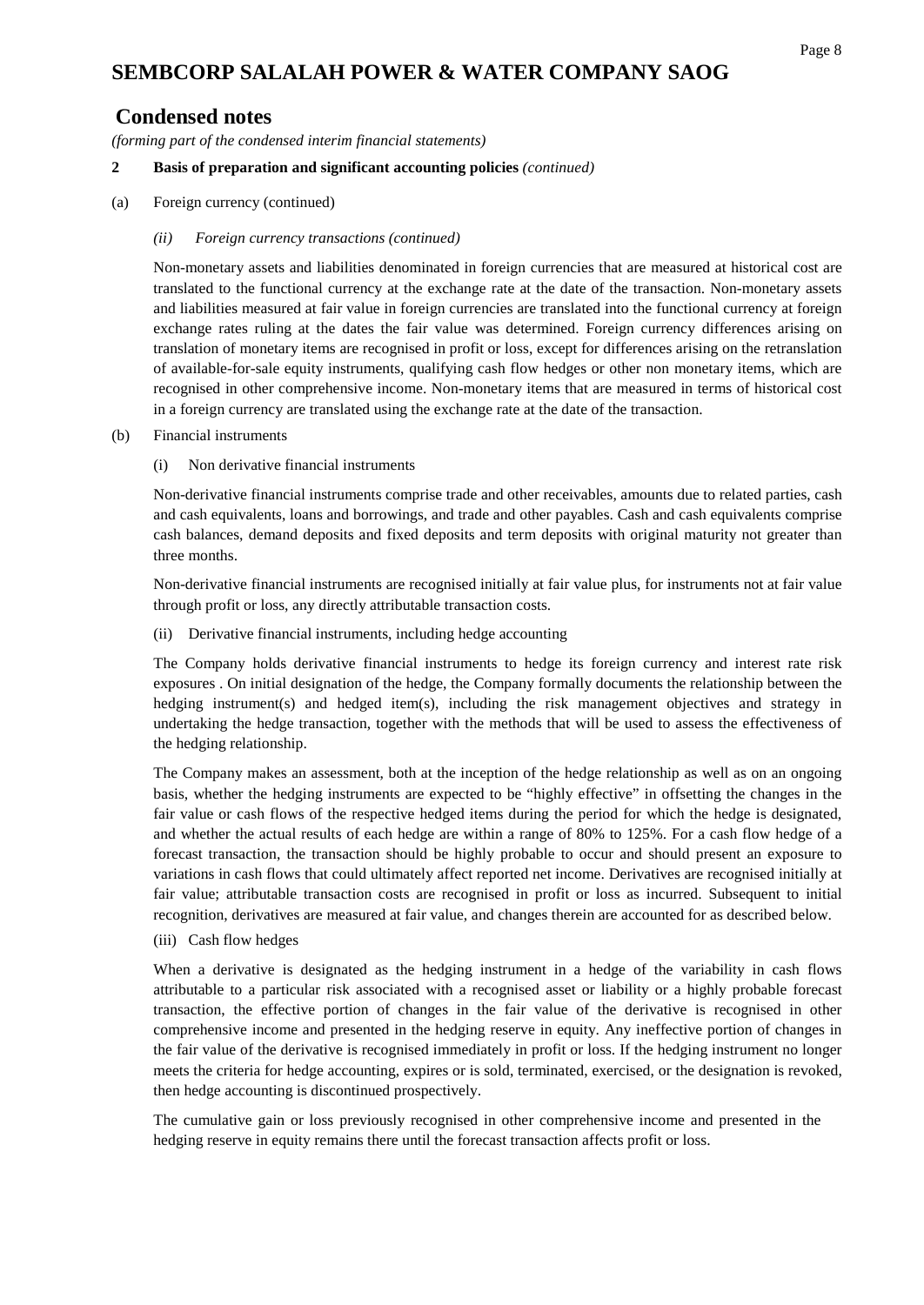#### Page 9

## **SEMBCORP SALALAH POWER & WATER COMPANY SAOG**

### **Condensed notes**

*(forming part of the condensed interim financial statements)*

#### **2 Basis of preparation and significant accounting policies** *(continued)*

(b) Financial instruments *(continued)*

#### *(iii)* Cash flow hedges *(continued)*

When a hedging instrument expires or is sold, terminated or exercised, or the entity revokes designation of the hedge relationship but the hedged forecast transaction is still expected to occur, then hedge accounting is discontinued prospectively. The cumulative gain or loss at that point remains in equity and is recognised in accordance with the above policy when the transaction occurs. If the hedged transaction is no longer expected to take place, the cumulative unrealised gain or loss recognised in equity is recognised immediately in profit or loss.

#### (iv) Separable embedded derivatives

Changes in the fair value of separable embedded derivatives are recognised immediately in profit or loss.

(c) Property, plant and equipment

#### (i) Recognition and measurement

Items of property, plant and equipment are measured at cost less accumulated depreciation and accumulated impairment losses. Cost includes expenditure that is directly attributable to the acquisition of the asset. The cost of self-constructed assets includes the cost of materials, direct labour and any other costs directly attributable to bringing the assets to a working condition for their intended use, the costs of dismantling and removing the items and restoring the site on which they are located and capitalised borrowing costs. Cost also may include transfers from other comprehensive income of any gain or loss on qualifying cash flow hedges of foreign currency purchases of property, plant and equipment.

When parts of an item of property, plant and equipment have different useful lives, they are accounted for as separate items (major components) of property, plant and equipment.

Gains and losses on disposal of an item of property, plant and equipment are determined by comparing the proceeds from disposal with the carrying amount of property, plant and equipment, and are recognised net within other income in profit or loss. When revalued assets are sold, the amounts included in the revaluation reserve are transferred to retained earnings.

#### (ii) Subsequent expenditure

Subsequent expenditure is capitalised only when it increases future economic benefits embodied in the specific asset to which it relates.

Subsequent expenditure relating to property, plant and equipment that has already been recognised is added to the carrying amount of the asset when it is probable that future economic benefits, in excess of the originally assessed standard of performance of the existing asset, will flow to the Company. All other subsequent expenditure is recognised as an expense in the period in which it is incurred.

#### (iii) Depreciation

Depreciation is calculated using the straight-line method to allocate the cost less its residual value so as to write off items of property, plant and equipment over their estimated useful lives. Each part of an item of property, plant and equipment with a cost that is significant in relation to the total cost of an item is depreciated separately. The estimated useful lives are as follows:

| <b>Buildings</b>    | $30$ to 35 years |
|---------------------|------------------|
| Plant and machinery | 12 to 35 years   |
| Tools and equipment | 1 to 10 years    |
| Roads and pipelines | 10 to $35$ years |
| Computer equipment  | 3 years          |
| Office equipment    | 3 to 10 years    |
| Motor vehicles      | 10 years         |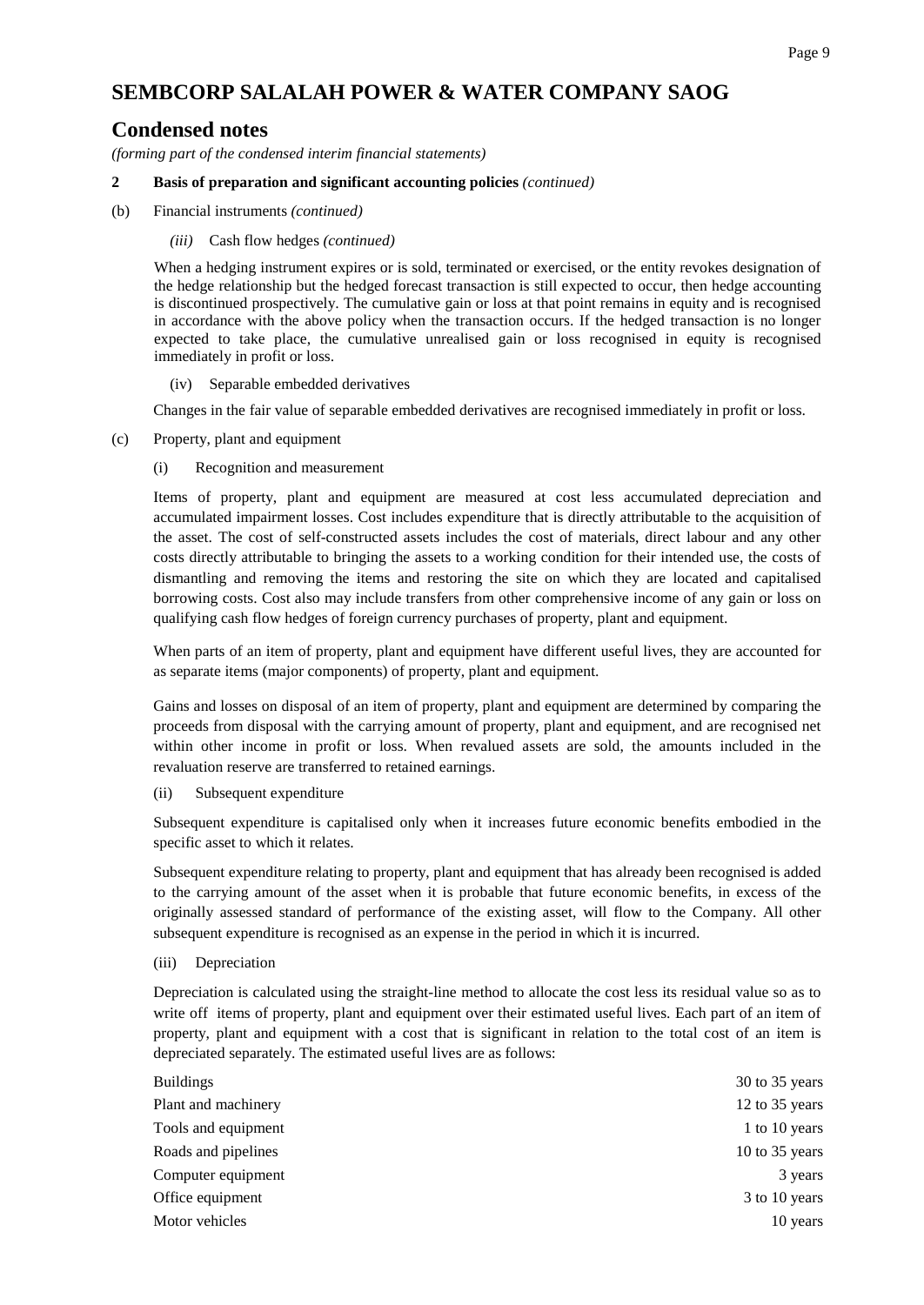### **Condensed notes**

*(forming part of the condensed interim financial statements)*

#### **2 Basis of preparation and significant accounting policies** *(continued)*

#### *(c)* Property, plant and equipment *(continued)*

#### (iii) Depreciation *(continued)*

Certain items of property, plant and equipment are subject to overhauls at regular intervals. The inherent components of the initial overhaul are determined based on the estimated costs of the next overhaul and are separately depreciated in order to reflect the estimated intervals between two overhauls. The costs of the overhauls subsequently incurred are capitalised as additions and the carrying amounts of the replaced components are written off to the profit or loss.

#### (v) Site restoration

A liability for future site restoration is recognized as the activities giving rise to the obligation of future site restoration take place. The liability is measured at the present value of the estimated future cash outflows to be incurred on the basis of current technology. The liability includes all costs associated with site restoration, including plant closure and monitoring costs.

#### (d) Impairment

#### (i) Financial assets

A financial asset is considered to be impaired if objective evidence indicates that one or more events have had a negative effect on the estimated future cash flows of that asset. An impairment loss in respect of a financial asset measured at amortised cost is calculated as the difference between its carrying amount, and the present value of the estimated future cash flows discounted at the original effective interest rate.

Individually significant financial assets are tested for impairment on an individual basis. The remaining financial assets are assessed collectively in Companies that share similar credit risk characteristics. All impairment losses are recognised in profit or loss account.

An impairment loss is reversed if reversal can be related objectively to an event occurring after the impairment loss was recognised. For financial assets measured at amortised cost, the reversal is recognised in profit or loss.

The recoverable amount of the Company's receivables is calculated as the present value of future cash flows, discounted at the original effective interest rate inherent in the asset. Receivables with a short duration are not discounted. Collectively provisions are maintained in respect of losses which are incurred but not yet specifically identified within the portfolio of receivables. The recoverable amount of other assets is the greater of their net selling price and value in use. In assessing value in use, the estimated cash flows are discounted to their present value using a pre-tax discount rate that reflects the current market assessments of the time value of money and the risks specific to the asset.

An impairment loss in respect of a held to maturity security or receivable carried at amortised cost is reversed if the subsequent increase in the recoverable amount can be related objectively to an event occurring after the impairment loss was recognised.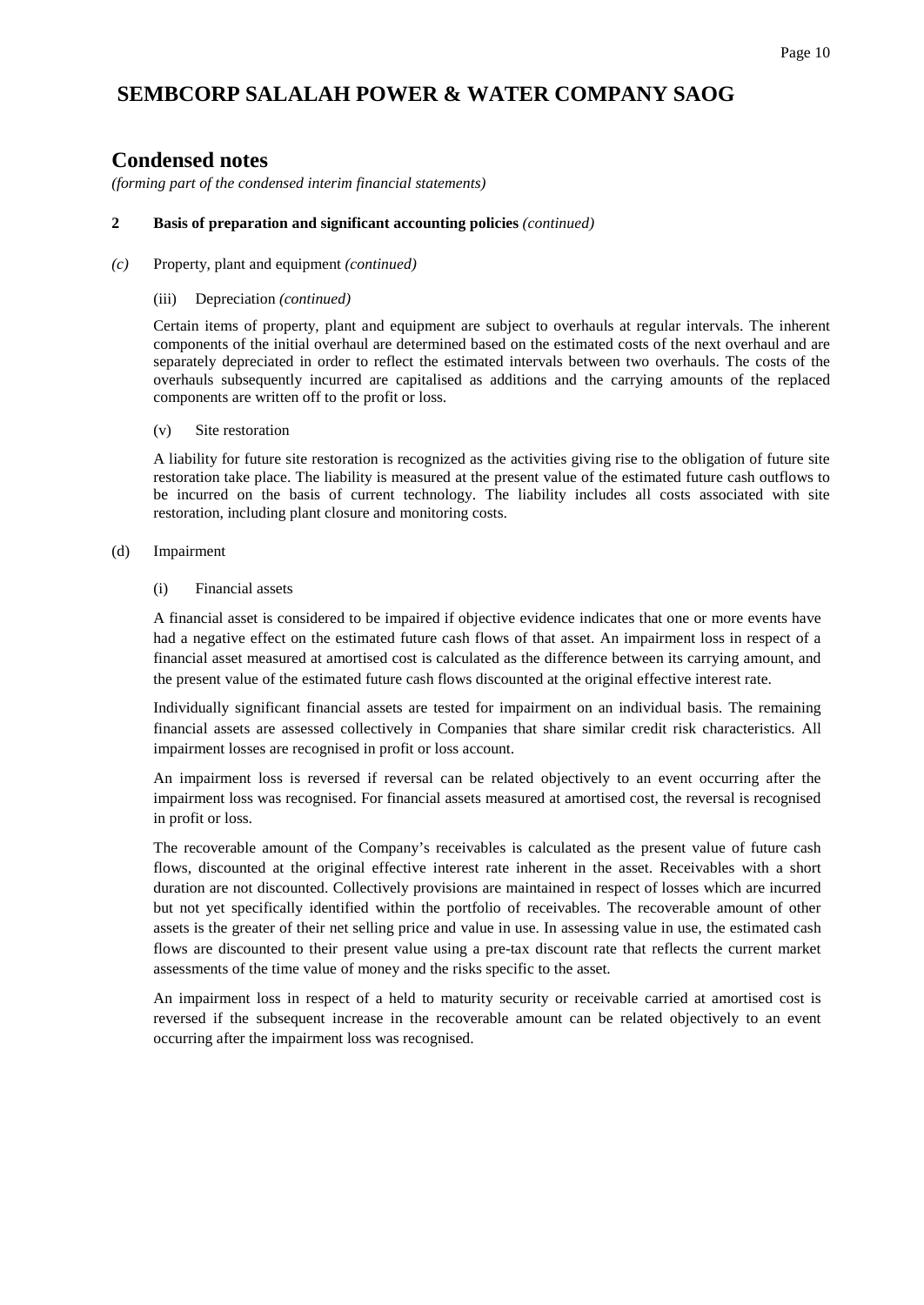### **Condensed notes**

*(forming part of the condensed interim financial statements)*

#### **2 Basis of preparation and significant accounting policies** *(continued)*

(d) Impairment *(continued)*

#### (ii) Non financial assets

The carrying amounts of the Company's non-financial assets, other than inventories and deferred tax assets, are reviewed at each reporting date to determine whether there is any indication of impairment. If any such indication exists, the assets' recoverable amounts are estimated. An impairment loss is recognised whenever the carrying amount of an asset or its cash-generating unit exceeds its recoverable amount. A cash-generating unit is the smallest identifiable asset group that generates cash flows that largely are independent from other assets. Impairment losses are recognised in the income statement unless it reverses a previous revaluation that was credited to equity, in which case it is charged to equity. Impairment losses recognised in respect of cash-generating units are allocated first to reduce the carrying amount of any goodwill allocated to the cash-generating units and then, to reduce the carrying amounts of the other assets in cash-generating units on a pro rata basis.

The recoverable amount of an asset or cash-generating unit is the greater of its value in use and its fair value less costs to sell. In assessing value in use, the estimated future cash flows are discounted to their present value using a pre-tax discount rate that reflects current market assessments of the time value of money and the risks specific to the asset or cash-generating unit.

In respect of other assets, impairment losses recognised in prior periods are assessed at each reporting date for any indications that the loss has decreased or no longer exists.

An impairment loss is reversed if there has been a change in the estimates used to determine the recoverable amount. An impairment loss is reversed only to the extent that the asset's carrying amount does not exceed the carrying amount that would have been determined, net of depreciation or amortisation, if no impairment loss had been recognised.

(e) Financial liabilities

Trade and other payables are recognised initially at fair value and subsequently measured at amortised cost using the effective interest method.

Interest-bearing liabilities are recognised initially at fair value less attributable transaction costs. Subsequent to initial recognition, interest-bearing liabilities are stated at amortised cost with any difference between cost and redemption value being recognised in the income statement over the period of the borrowings on an effective interest basis.

#### (f) Employee terminal benefits

Contributions to a defined contribution retirement benefit plan, for Omani employees in accordance with the Oman Social Insurance Scheme, are recognised as an expense in the income statement as incurred.

The Company's obligation in respect of non-Omani end of service benefits, which is an unfunded defined benefit retirement plan, is the amount of future benefit that such employees have earned in return for their service in the current and prior periods. The provision is calculated using the projected unit credit method and is discounted to its present value. The provision is in accordance with the Omani Labour Law.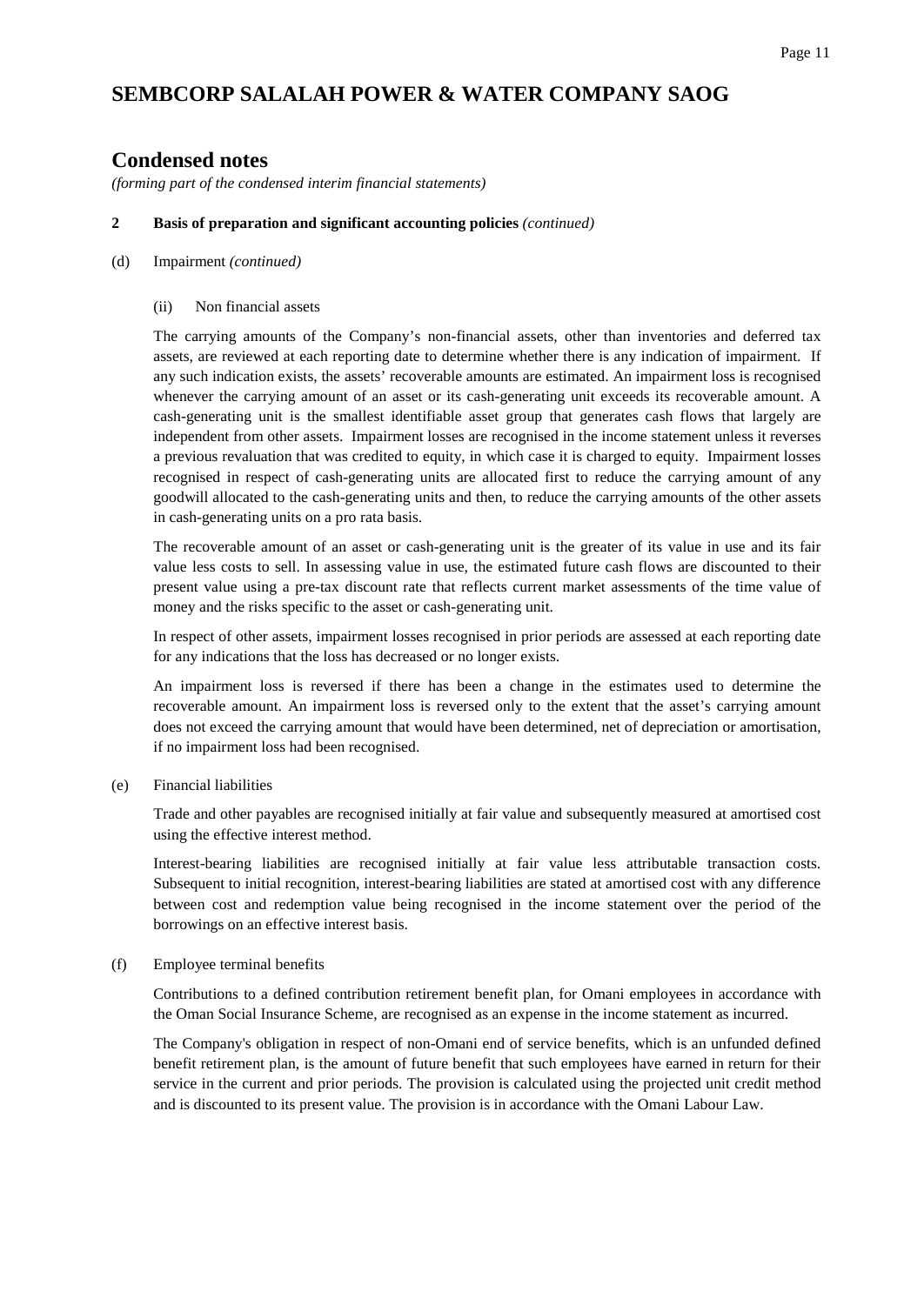### **Condensed notes**

*(forming part of the condensed interim financial statements)*

#### **2 Basis of preparation and significant accounting policies** *(continued)*

(g) Provisions

A provision is recognised in the balance sheet when the Company has a legal or constructive obligation as a result of a past event, and it is probable that an outflow of economic benefits will be required to settle the obligation. If the effect is material, provisions are determined by discounting the expected future cash flows at a pre-tax rate that reflects current market assessments of the time value of money and, where appropriate, the risks specific to the liability.

#### (h) Revenue recognition

Revenue from the sale of electricity and water is measured at the fair value of the consideration received or receivable, net of returns and allowances, trade discounts and volume rebates. Revenue is recognised when electricity and water are delivered at the customer's premises which is taken to be the point of time when the customer has accepted the deliveries and the related risks and rewards of ownership have been transferred to the customer based on contractual terms stipulated in PWPA.

Power capacity charge and water capacity charge revenue is recognised when the right to receive is established.

(i) Financing income

Financing income comprises interest received on bank deposits and foreign exchange gains and losses that are recognised in the income statement. Interest income is recognised in the income statement, as it accrues, taking into account the effective yield on the asset.

(j) Borrowing costs

Interest expense and similar charges are expensed in the income statement in the period in which they are incurred, except to the extent that they are capitalised as being directly attributable to the acquisition, construction or production of an asset which necessarily takes a substantial period of time to prepare for its intended use or sale. The interest component of finance lease payments is recognised in the income statement using the effective interest rate method.

(k) Income tax expense

Income tax expense comprises current and deferred tax. Income tax expense is recognised in the statement of profit and loss and other comprehensive income except to the extent that it relates to items recognised directly to equity, in which case it is recognised in equity.

Current tax is the expected tax payable on the taxable income for the period, using tax rates enacted or substantially enacted at the reporting date, and any adjustment to tax payable in respect of previous years.

Deferred tax is recognised in respect of temporary differences between the carrying amounts of assets and liabilities for financial reporting purposes and the amounts used for taxation purposes. Deferred tax is not recognised for the following temporary differences: the initial recognition of assets or liabilities in a transaction that is not a business combination and that affects neither accounting nor taxable profit nor loss. The measurement of deferred tax reflects the consequences that would follow the manner in which the Company expects, at the end of the reporting period, to recover or settle the carrying amount of its assets and liabilities. Deferred tax is measured at the tax rates that are expected to be applied to the temporary differences when they reverse, based on the laws that have been enacted or substantively enacted by the reporting date. Deferred tax assets and liabilities are offset if there is a legally enforceable right to offset current tax liabilities and assets and they relate to taxes levied by the same tax authority on the same taxable entity.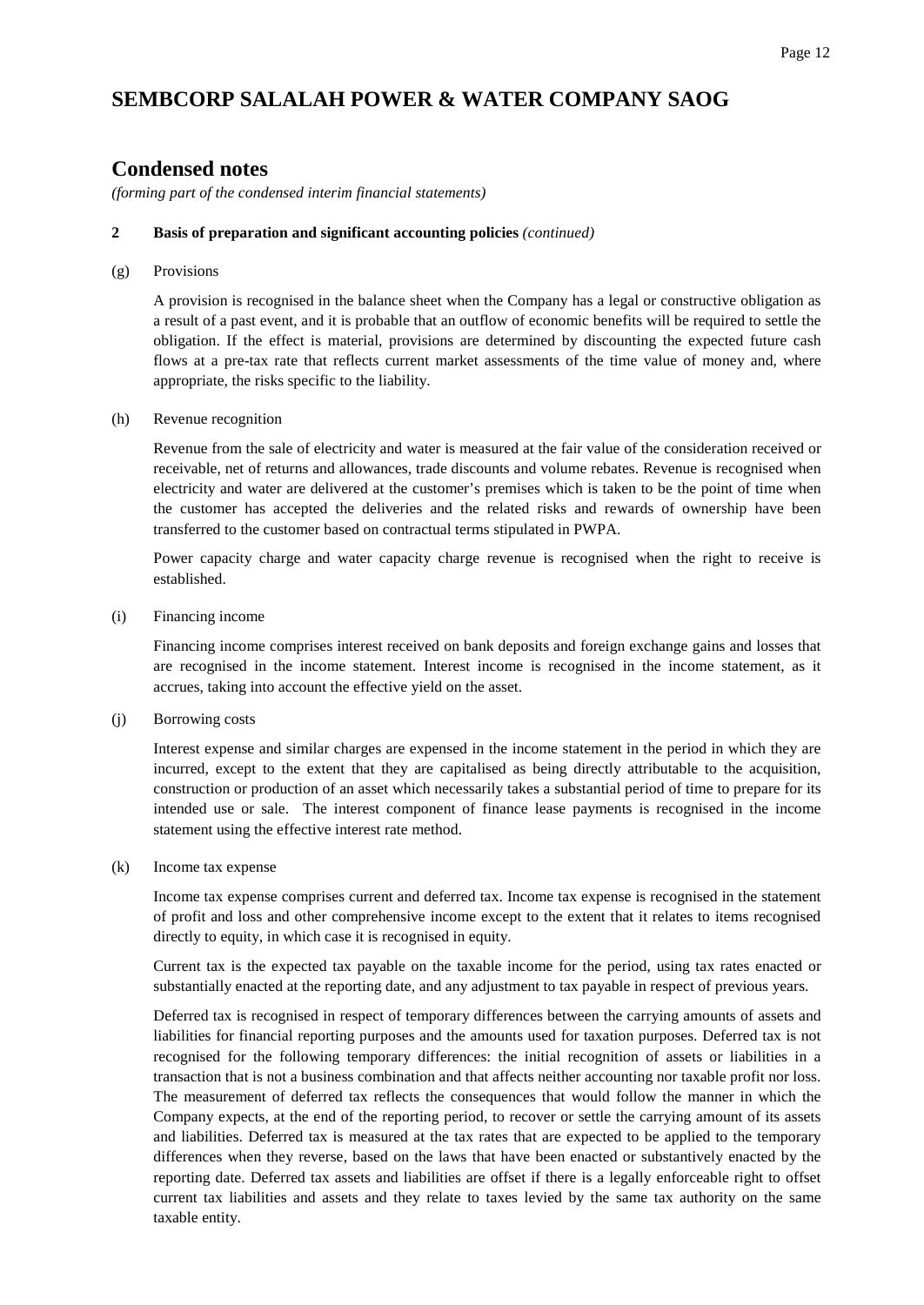### **Condensed notes**

*(forming part of the condensed interim financial statements)*

#### **2 Basis of preparation and significant accounting policies** *(continued)*

*(*k) Income tax expense *(continued)*

A deferred tax asset is recognised for unused tax losses, tax credits and deductible temporary differences, to the extent that it is probable that future taxable profits will be available against which they can be utilised. Deferred tax assets are reviewed at each reporting date and are reduced to the extent that it is no longer probable that the related tax benefit will be realised.

(l) Inventories

Inventories are stated at the lower of cost and net realizable value. The cost of inventories is determined on the weighted average cost basis and includes expenditure incurred in acquiring and bringing them to their existing location and condition. Net realizable value is the estimated selling price in the ordinary course of business, less the estimated selling expenses.

(m) Dividend

The Board of Directors takes into account appropriate parameters including the requirements of the Commercial Companies Law while recommending the dividend.

Dividends on ordinary shares are recognised when they are approved for payment.

#### (n) New standards and interpretation not yet effective

A number of new standards, amendments to standards and interpretations are not yet effective for the period ended 30 June 2015, and have not been applied in preparing these financial statements. None of these are expected to have any material impact on the financial statements of the Company.

#### **3 Revenue**

|                                       | <b>Quarter</b> | Six month    | <b>Ouarter</b> | Six month    |
|---------------------------------------|----------------|--------------|----------------|--------------|
|                                       | ended          | period ended | ended          | period ended |
|                                       | 30 June 2015   | 30 June 2015 | 30 June 2014   | 30 June 2014 |
|                                       | RO             | <b>RO</b>    | <b>RO</b>      | <b>RO</b>    |
| Fixed capacity charge - Power         | 10,128,598     | 18,619,234   | 10,064,136     | 18,510,616   |
| Fixed capacity charge - Water         | 3,914,820      | 7,732,932    | 3,908,240      | 7,785,597    |
| Energy charge                         | 332,303        | 535,109      | 317,238        | 524,256      |
| Water output charge                   | 227,385        | 485,404      | 215,273        | 416,139      |
| Fuel charge                           | 5,480,528      | 9,523,773    | 2,743,882      | 4,901,315    |
|                                       | 20,083,634     | 36,896,452   | 17,248,769     | 32,137,923   |
| <b>Cost of sales</b><br>4             |                |              |                |              |
| Fuel cost                             | 5,428,929      | 9,441,116    | 2,743,774      | 4,885,453    |
| Operation and maintenance cost        | 1,233,562      | 2,586,879    | 1,192,691      | 2,451,011    |
| Contractual services maintenance cost | 729,716        | 1,282,174    | 670,820        | 1,241,170    |
| Depreciation                          | 2,691,677      | 5,343,190    | 2,678,257      | 5,324,778    |
| Insurance cost                        | 124,433        | 290,069      | 180,024        | 368,873      |
| Incentive payment                     | 78,917         | 137,957      | 85,123         | 185,995      |
| Security charges                      | 23,853         | 49,227       | 21,445         | 43,533       |
| Electricity import cost               | 3,381          | 10,403       | 5,140          | 11,547       |
| Unwinding of discount-asset           |                |              |                |              |
| retirement obligation                 | 8,094          | 16,188       | 7,578          | 15,156       |
| License and permits                   | 20,866         | 41,732       | 16,706         | 33,412       |
| Other overhead                        | 370            | 405          | 2,673          | 3,268        |
|                                       | 10,343,798     | 19,199,340   | 7,604,231      | 14,564,196   |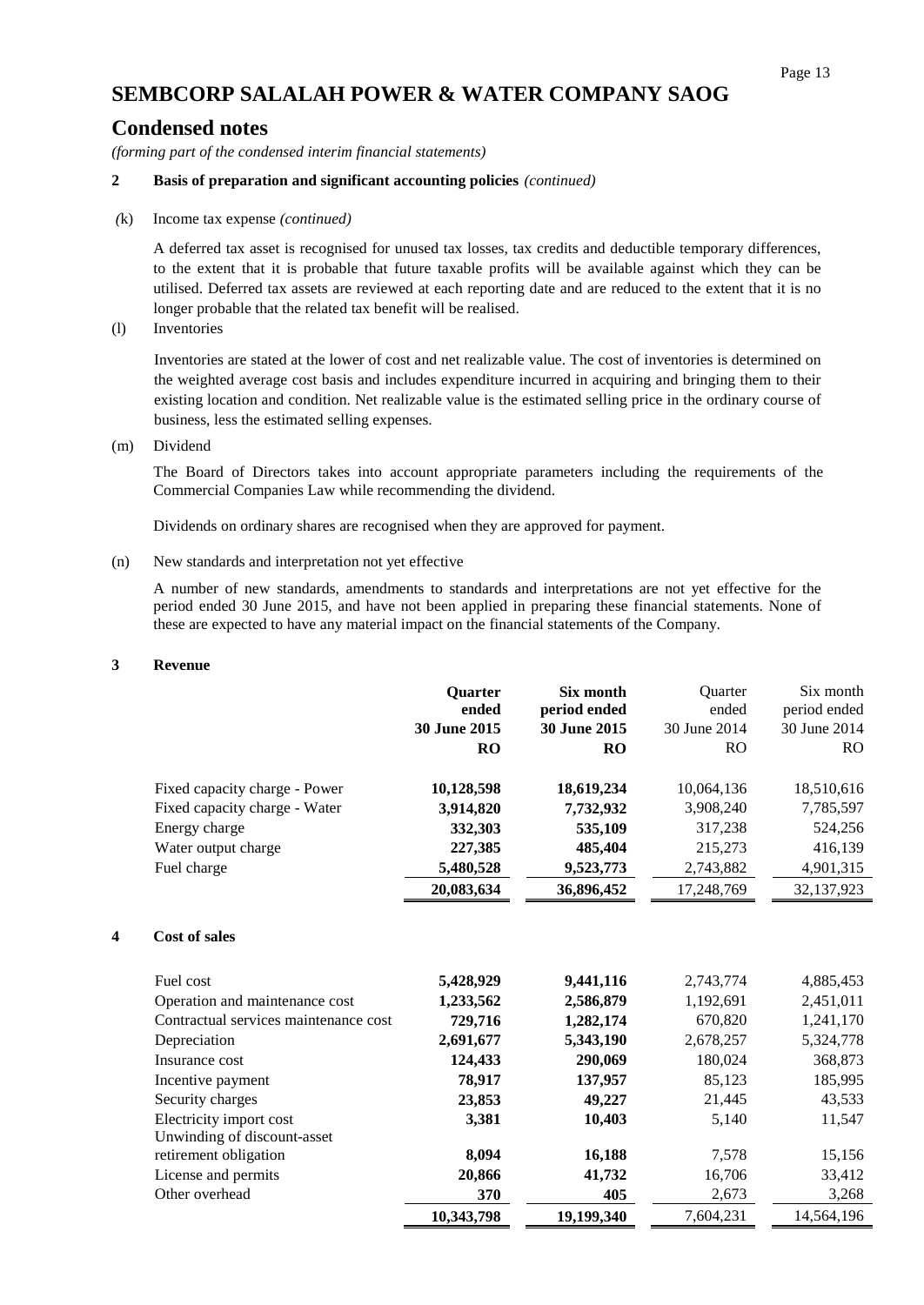### **Condensed notes**

*(forming part of the condensed interim financial statements)*

#### **5 Administrative and general expenses**

|                                          | <b>Ouarter</b><br>ended<br><b>30 June 2015</b><br><b>RO</b> | Six month<br>period ended<br>30 June 2015<br><b>RO</b> | <b>Ouarter</b><br>ended<br>30 June 2014<br>RO. | Six month<br>period ended<br>30 June 2014<br>RO. |
|------------------------------------------|-------------------------------------------------------------|--------------------------------------------------------|------------------------------------------------|--------------------------------------------------|
| Staff costs                              | 42,525                                                      | 82,760                                                 | 81,324                                         | 166,397                                          |
| Legal and professional charges           | 13,358                                                      | 52,772                                                 | (14, 530)                                      | 3,547                                            |
| Depreciation and amortisation            | 10,680                                                      | 28,205                                                 | 26,501                                         | 50,055                                           |
| Directors' remuneration and sitting fees | 4,750                                                       | 10,500                                                 | 85,760                                         | 133,760                                          |
| Charity and donations                    | 39,010                                                      | 39,010                                                 |                                                |                                                  |
| Fee and subscription                     | 16,727                                                      | 61,736                                                 |                                                | 36,705                                           |
| Travelling expenses                      | 8,993                                                       | 27,461                                                 | 24,848                                         | 51,967                                           |
| Other admin and general expenses         | 12,061                                                      | 19,959                                                 | 17,431                                         | 34,130                                           |
|                                          | 148,104                                                     | 322,403                                                | 221,334                                        | 476,561                                          |

#### **6 Other income**

In 2014, other income mainly represents net liquidated damages income. The net income is partial compensation for lost operating profit in 2012 due to delays in construction of the plant.

#### **7 Finance costs**

| Interest expense on project financing  | 2,212,448 | 4,683,344 | 2,596,091 | 5,237,415 |
|----------------------------------------|-----------|-----------|-----------|-----------|
| Interest expense on interest rate swap | 1,911,982 | 3,882,553 | 2,047,534 | 4,093,633 |
| Deferred financing cost                | 267,921   | 541,913   | 281.441   | 568,747   |
| Commission and bank charges            | 530       | 1.091     | 1.199     | 2,256     |
|                                        | 4,392,881 | 9,108,901 | 4,926,265 | 9,902,051 |

#### **8 Property, plant and equipment**

|                                | <b>Buildings</b> | <b>Roads</b><br>and<br>pipelines | <b>Plant</b> and<br>machinery | <b>Office</b><br>equipment | <b>Motor</b><br>vehicles | Computer<br>equipment | Capital<br>Work in<br><b>Progress</b> | <b>Total</b> |
|--------------------------------|------------------|----------------------------------|-------------------------------|----------------------------|--------------------------|-----------------------|---------------------------------------|--------------|
| Cost                           | <b>RO</b>        | <b>RO</b>                        | <b>RO</b>                     | <b>RO</b>                  | <b>RO</b>                | <b>RO</b>             |                                       | <b>RO</b>    |
| At 1 January 2014              | 48,024,534       | 25,998,788                       | 285,731,911                   | 183,925                    | 286,289                  | 195,645               | 380,000                               | 360,801,092  |
| Additions during the<br>period |                  | 1,750                            | 82,871                        | 6,475                      | 1,601                    | 12,412                | 20,000                                | 125,109      |
| Transfer during the<br>period  | 400,000          |                                  |                               |                            |                          |                       | (400,000)                             |              |
| At 30 June 2015                | 48,424,534       | 26,000,538                       | 285,814,782                   | 190,400                    | 287,890                  | 208,057               |                                       | 360,926,201  |
| <b>Accumulated</b>             |                  |                                  |                               |                            |                          |                       |                                       |              |
| depreciation                   |                  |                                  |                               |                            |                          |                       |                                       |              |
| At 1 January 2014              | 4,129,319        | 2,270,606                        | 24,988,753                    | 74,967                     | 70,006                   | 164,964               |                                       | 31,698,615   |
| Charge for the period          | 720,217          | 391,075                          | 4,200,905                     | 21,392                     | 15,714                   | 17,591                |                                       | 5,366,894    |
| At 30 June 2015                | 4,849,536        | 2,661,681                        | 29,189,658                    | 96,359                     | 85,720                   | 182,555               |                                       | 37,065,509   |
| Carrying amount                |                  |                                  |                               |                            |                          |                       |                                       |              |
| <b>At 30 June 2015</b>         | 43,574,998       | 23,338,857                       | 256,625,124                   | 94,041                     | 202,170                  | 25,502                | ۰                                     | 323,860,692  |
| At 30 June 2014                | 44,621,098       | 24, 125, 731                     | 264,994,872                   | 122,656                    | 200,451                  | 53,835                |                                       | 334,118,643  |
| At 31 December 2014            | 43,895,215       | 23,728,182                       | 260,743,158                   | 108,958                    | 216,283                  | 30,681                | 380,000                               | 329,102,477  |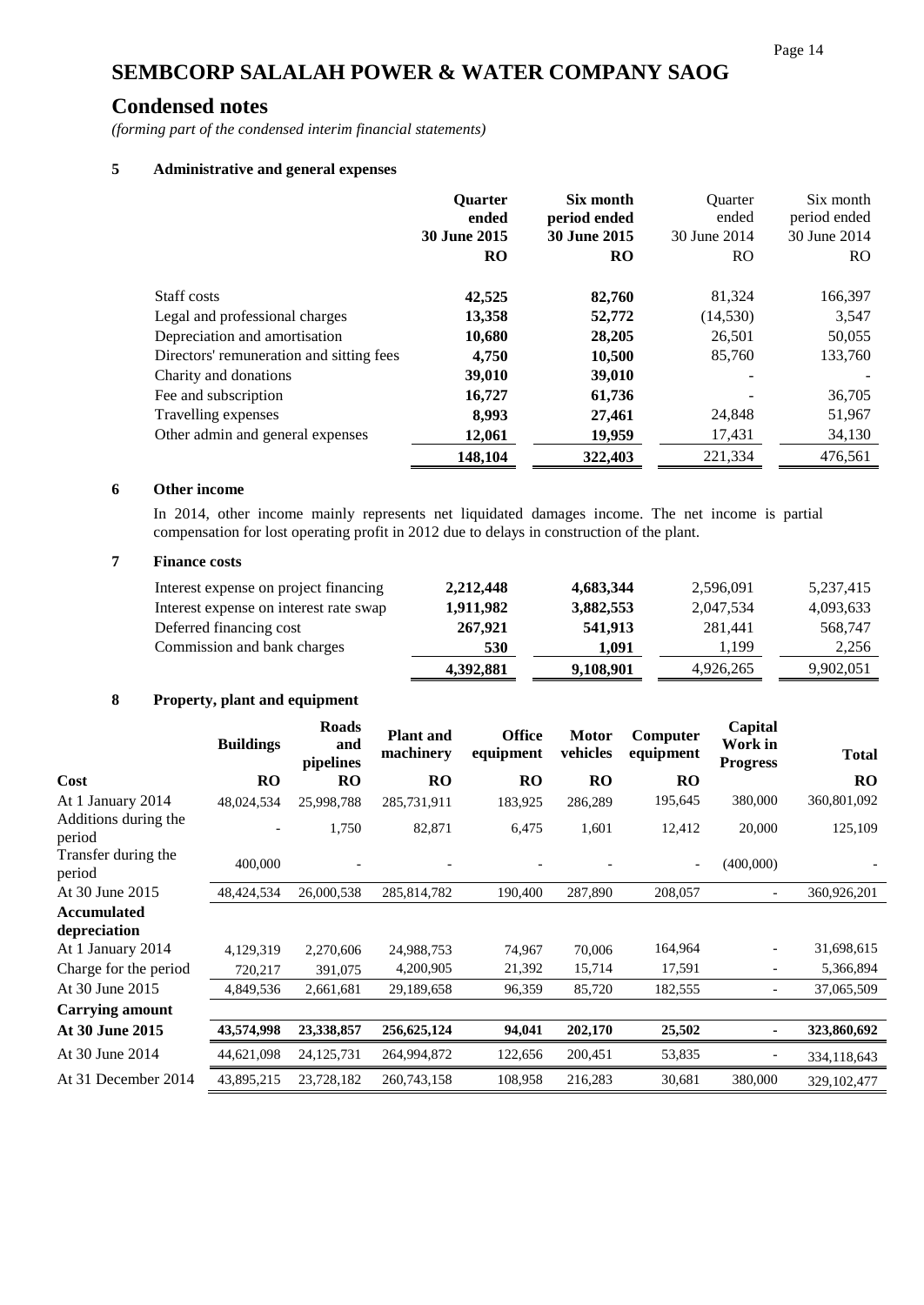### **Condensed notes**

*(forming part of the condensed interim financial statements)*

#### **9 Intangible assets**

|                              | 30 June 2015 | 30 June 2014  | 31 December<br>2014 |
|------------------------------|--------------|---------------|---------------------|
|                              | RO           | <sub>RO</sub> | <sub>RO</sub>       |
| Opening balance              | 10,349       | 9,352         | 9,352               |
| Purchased during the year    | 2,489        | 1,867         | 13,075              |
| Amortisation during the year | (4,501)      | (7,107)       | (12,078)            |
|                              | 8,337        | 4,112         | 10,349              |

Intangible assets mainly represent the purchase of ERP software.

#### **10 Hedging reserve**

| Interest rate swaps:                                                           |                |                |                |
|--------------------------------------------------------------------------------|----------------|----------------|----------------|
| <b>SMBC Capital Market Limited</b>                                             | (5,165,849)    | (5,466,580)    | (5,719,630)    |
| <b>Standard Chartered Bank</b>                                                 | (14,881,392)   | (15, 432, 136) | (16, 295, 431) |
| <b>KfW-IPEX</b>                                                                | (4, 430, 365)  | (4,690,818)    | (4,889,806)    |
| Hedging instrument at the end of the period                                    | (24, 477, 606) | (25,589,534)   | (26,904,867)   |
| Deferred tax asset (note 16)                                                   | 2,937,313      | 3,070,744      | 3,228,584      |
| Hedging reserve at the end of the period (net of tax)                          | (21,540,293)   | (22,518,790)   | (23,676,283)   |
| Less: Hedging reserve at the beginning of the period                           | (23, 676, 283) | (20, 412, 334) | (20, 412, 334) |
| Effective portion of change in fair value of cash flow<br>hedge for the period | 2,135,990      | (2,106,456)    | (3,263,949)    |

On 19 November 2009, the Company entered into a Common Terms Agreement ("CTA"), for credit facilities with a consortium of international and local banks with Standard Chartered Bank as the Dollar Commercial Facility Agent, Bank Muscat SAOG as the Rial Commercial Facility Agent and Bank of China, Shan dong Branch as the Sinosure Facility Agent.

The Dollar Commercial Facility and the Sinosure Facility bear interest at USD LIBOR plus applicable margins.

In accordance with the CTA, the Company has fixed the rate of interest through an Interest Rate Swap Agreements ("IRS") entered into with SMBC Capital Market Limited, KfW IPEX Bank GmbH and Standard Chartered Bank dated 20 November 2009, 23 March 2010 and 8 April 2010 respectively, for 95.32% of its USD loan facility.

#### **11 Trade and other receivables**

**12 Inventory**

| Trade receivables           | 6,661,816 | 5,719,717 | 5,073,835 |
|-----------------------------|-----------|-----------|-----------|
| Advances to vendors         | 1,812,173 | 1,494,575 | 1,607,329 |
| Prepayments                 | 503       | 503       | 274,547   |
| Other receivables           | 77,822    | 50,385    | 30,824    |
|                             | 8,552,314 | 7,265,180 | 6,986,535 |
| <b>Inventory</b>            |           |           |           |
| Fuel inventory              | 1,103,610 | 841.427   | 819,385   |
| Spare parts and consumables | 3,343,636 | 2,619,592 | 2,800,686 |
|                             | 4,447,246 | 3,461,019 | 3,620,071 |
|                             |           |           |           |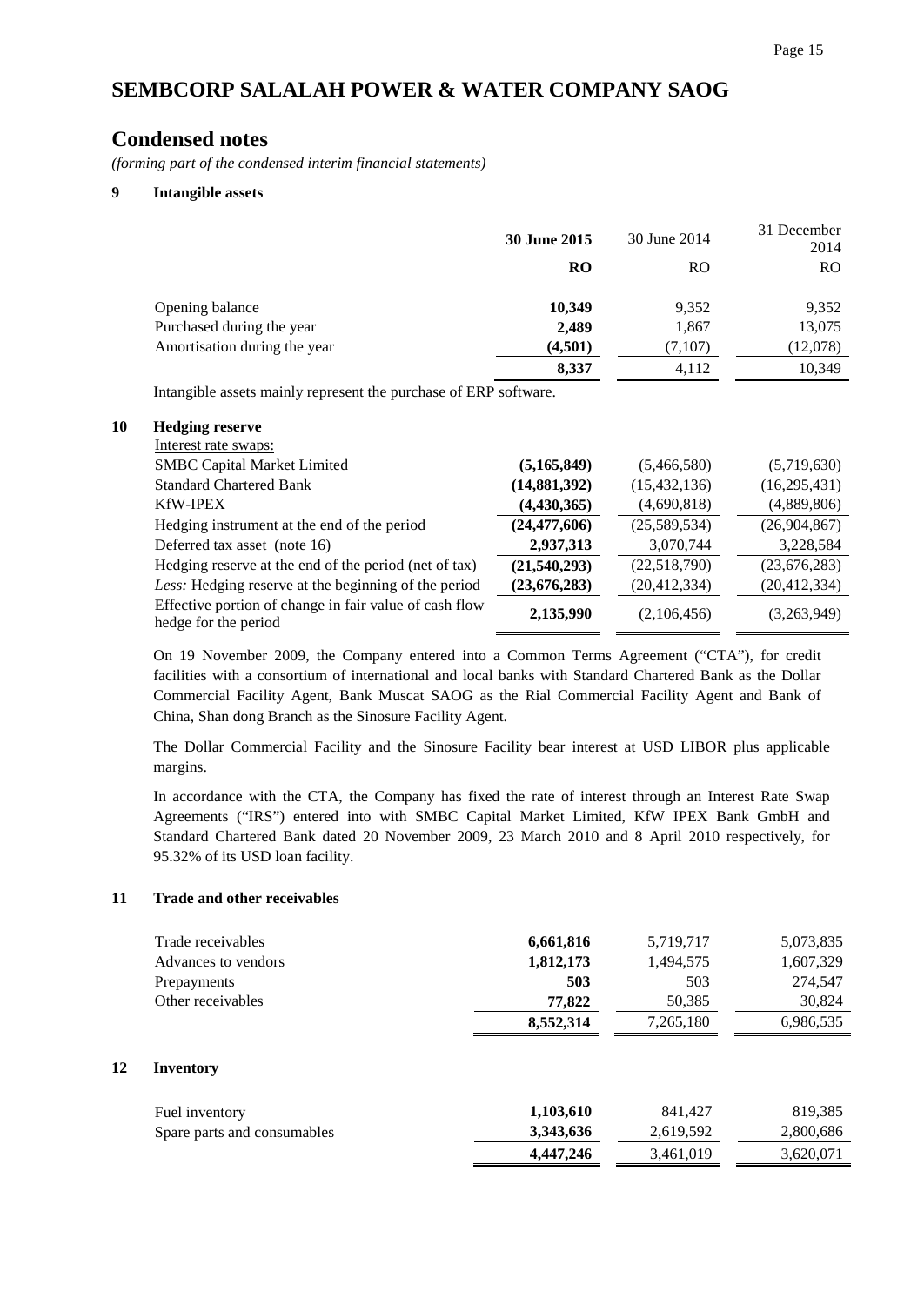## **Condensed notes**

*(forming part of the condensed interim financial statements)*

#### **13 Cash and cash equivalents**

|              |                     |              | 31 December   |
|--------------|---------------------|--------------|---------------|
|              | <b>30 June 2015</b> | 30 June 2014 | 2014          |
|              | RO                  | RO           | <sub>RO</sub> |
| Cash in hand | 913                 | 1.096        | 894           |
| Cash at bank | 31,679,832          | 33,545,189   | 28,588,219    |
|              | 31,680,745          | 33,546,285   | 28,589,113    |

Cash at bank includes balances in Debt Service Reserve Account in the amount of RO 15,836,815 (31 December 2014: RO 14,726,213).

#### **14 Equity**

#### *(a) Share capital*

The Company's registered capital (issued and fully paid) comprises 95,457,195 shares of RO 1 each.

The holders of ordinary shares are entitled to receive dividends as declared from time to time and are entitled to one vote per share at meetings of the Company. All shares rank equally with regard to the Company's residual assets.

#### *(b) Legal reserve*

Article 106 of the Commercial Companies Law of 1974 requires that 10% of a company's net profit be transferred to a non-distributable legal reserve until the amount of legal reserve becomes equal to at least one-third of the company's issued share capital.

#### *(c) Hedging reserve*

Hedging reserve comprises the effective portion of the cumulative net change in the fair value of cash flow hedging instruments related to hedged transactions that have not yet occurred (note 10).

#### **15 Trade and other payables**

| Payables to EPC contractor         | 1,799,641  | 1,843,696 | 1,799,641 |
|------------------------------------|------------|-----------|-----------|
| Trade payable                      | 170,045    | 137,706   | 75,153    |
| Due to related parties (note 17)   | 835,951    | 1,005,104 | 512,102   |
| Other creditors                    | 377,870    | 318,902   | 377,870   |
| Interest payable                   | 4,198,764  | 4,723,131 | 4,650,891 |
| Accrued expenses and other payable | 2,830,649  | 1,770,110 | 1,746,167 |
|                                    | 10,212,920 | 9,798,649 | 9,161,824 |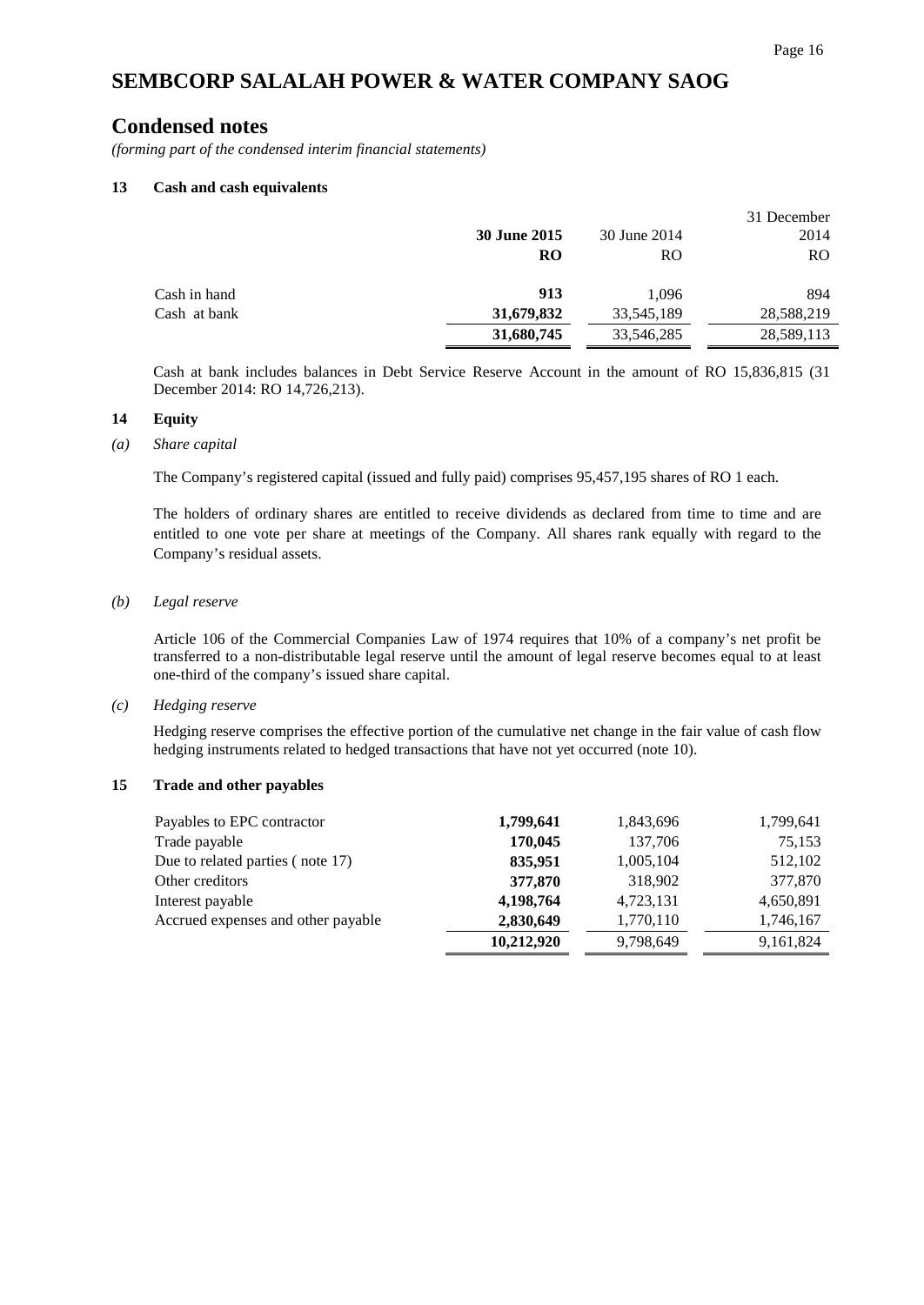### **Condensed notes**

*(forming part of the condensed interim financial statements)*

#### **16 Income tax**

The Company is liable to income tax, in accordance with the income tax laws of Sultanate of Oman, at the rate of 12% of taxable income in excess of RO 30,000.

Income tax expense is recognised based on Management's best estimate of the weighted average annual income tax rate expected for the full financial year applied to the pre-tax income of the interim period.

The Company's effective tax rate for the six month period ended 30 June 2015 was 12.02% (six month period ended 30 June 2014: 12.01%).

A deferred tax asset has been recognised directly in equity in respect of the changes in fair values of interest rate swaps (note 10).

|                                   | <b>Ouarter</b><br>ended<br>30 June 2015 | Six month<br>period ended<br><b>30 June 2015</b> | <b>Ouarter</b><br>ended<br>30 June 2014 | Six month<br>period ended<br>30 June 2014 |
|-----------------------------------|-----------------------------------------|--------------------------------------------------|-----------------------------------------|-------------------------------------------|
| a) Recognised in profit or loss   | RO                                      | RO                                               | RO                                      | <b>RO</b>                                 |
| Deferred tax expense for the year | 627,549                                 | 999,883                                          | 730.632                                 | 1.074.419                                 |

#### **b) Reconciliation**

The following is the tax reconciliation of income taxes calculated at the applicable tax rate with the income tax expenses.

| Profit before tax                        | 5,222,021  | 8,315,428  | 6,080,893  | 8.942.927   |
|------------------------------------------|------------|------------|------------|-------------|
|                                          |            |            |            |             |
| Income tax as per rates mentioned above  | (626, 642) | (997, 851) | (729, 707) | (1,073,151) |
| Expenses not deductible for tax purposes | (907)      | (2,032)    | (925)      | (1,268)     |
| Deferred tax expense for the year        | (627,549)  | (999,883)  | (730,632)  | (1,074,419) |

#### **c) Deferred tax asset (liability)**

|                                   | At 1 January<br>RO. | Recognised<br>during the<br>period<br>RO. | At 30 June<br>2015<br><b>RO</b> | At 30 June<br>2014<br><sub>RO</sub> |
|-----------------------------------|---------------------|-------------------------------------------|---------------------------------|-------------------------------------|
| Charged to profit or loss         |                     |                                           |                                 |                                     |
| Property, plant and equipment     | (10, 737, 469)      | (1,255,381)                               | (11,992,850)                    | (9,652,472)                         |
| Tax losses                        | 2,699,927           | 255,498                                   | 2,955,425                       | 2,292,113                           |
|                                   | (8,037,542)         | (999, 883)                                | (9,037,425)                     | (7,360,359)                         |
| Deferred tax recognised in equity |                     |                                           |                                 |                                     |
| Derivative instrument             | 3,228,584           | (291, 271)                                | 2,937,313                       | 3,070,744                           |

#### **d) Status of prior year returns**

The Company's assessment for the tax years 2009 to 2014 have not yet been finalised with the Secretariat General for Taxation at the Ministry of Finance. Management of the Company believe that additional taxes, if any in respect of open tax years, would not be significant to the Company's financial position as at 30 June 2015.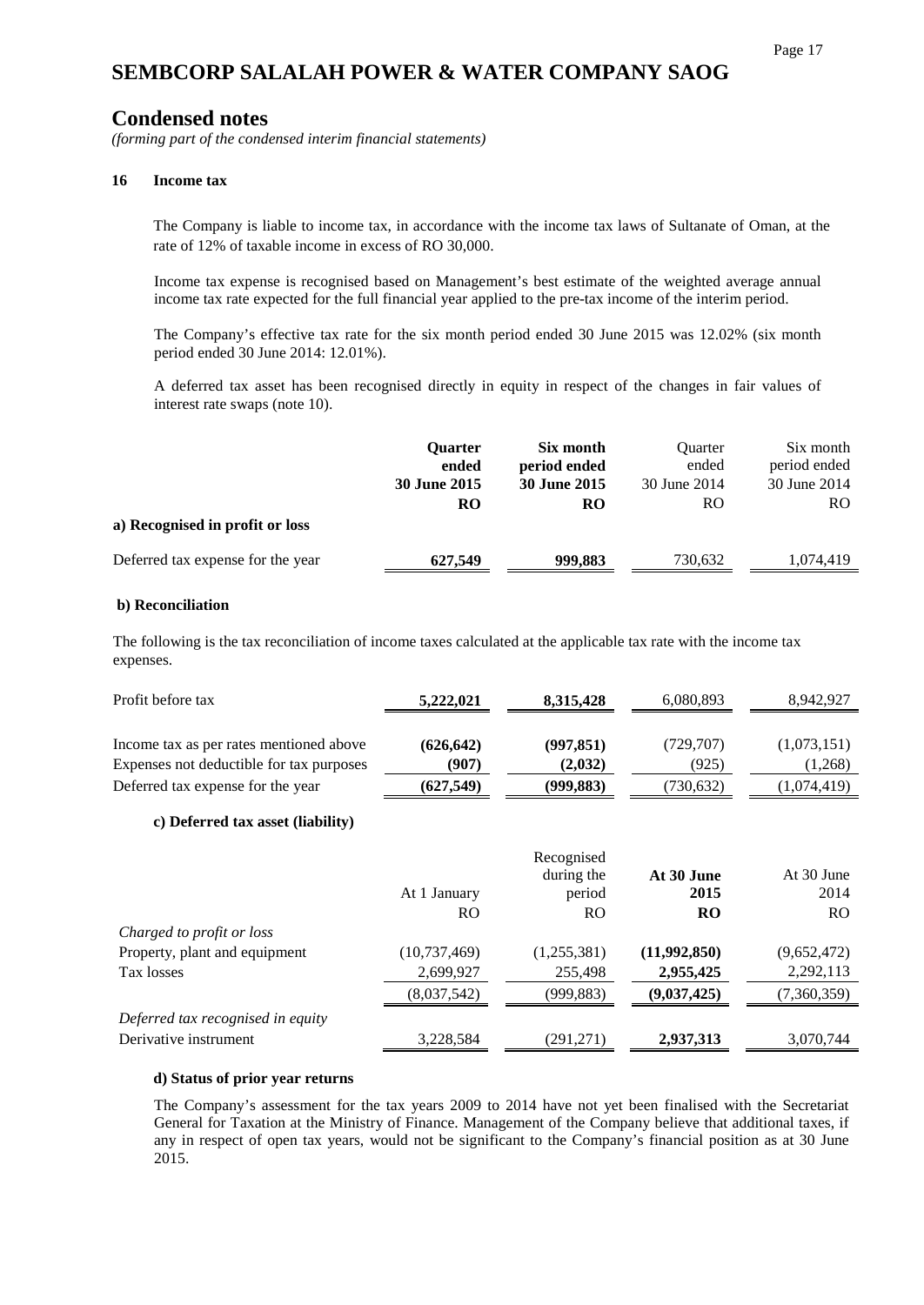### **Condensed notes**

*(forming part of the condensed interim financial statements)*

#### **17 Related party transactions**

The Company has a related party relationship with entities over which certain shareholders are able to exercise significant influence. In the ordinary course of business, such related parties provide goods and render services to the Company. Prices and terms for these transactions, which are entered into in the normal course of business, are on mutually agreed terms and conditions. The Company had the following significant transactions with related parties during the period:

|                                                                      | Quarter      | Six month    | Quarter        | Six month    |
|----------------------------------------------------------------------|--------------|--------------|----------------|--------------|
|                                                                      | ended        | period ended | ended          | period ended |
|                                                                      | 30 June 2015 | 30 June 2015 | 30 June 2014   | 30 June 2014 |
|                                                                      | <b>RO</b>    | <b>RO</b>    | RO.            | RO.          |
| Sembcorp Industries Limited                                          |              |              |                |              |
| - Reimbursement of expenses                                          | 2,283        | 2,283        | 10,715         | 10,715       |
| <b>SSOM</b>                                                          |              |              |                |              |
| - Operation and maintenance cost                                     | 1,233,562    | 2,586,879    | 1,192,691      | 2,451,011    |
| - Incentive payment                                                  | 78,917       | 137,957      | 85,123         | 185,995      |
| <b>OIC</b>                                                           |              |              |                |              |
| - Reimbursement of expenses                                          | 5,463        | 5,463        | 3,038          | 3,038        |
| Sembcorp Utilities (UK) Limited (SUUK)                               |              |              |                |              |
| - Reimbursement of expenses                                          |              | 625          |                |              |
| Sembcorp Bournemouth Water Limited                                   |              |              |                |              |
| - Reimbursement of expenses                                          |              | 943          |                |              |
|                                                                      |              |              |                | 31 December  |
|                                                                      |              | 30 June 2015 | 30 June 2014   | 2014         |
|                                                                      |              | <b>RO</b>    | R <sub>O</sub> | RO           |
| Balances due to related parties at the period/year end<br>comprised: |              |              |                |              |
| SSOM                                                                 |              | 835,951      | 1,005,104      | 512,102      |

#### **Key Management benefits**

Key Management personnel are those persons having authority and responsibility for planning, directing and controlling the activities of the Company, directly or indirectly, including any director (whether executive or otherwise). Total compensation paid to key management personnel for the period ended is as follows:

|                              |                      | Six month           |               | Six month    |
|------------------------------|----------------------|---------------------|---------------|--------------|
|                              | <b>Ouarter ended</b> | period ended        | Quarter ended | period ended |
|                              | <b>30 June 2015</b>  | <b>30 June 2015</b> | 30 June 2014  | 30 June 2014 |
|                              | <b>RO</b>            | <b>RO</b>           | RO.           | RO.          |
| Directors' remuneration      |                      |                     | 75,760        | 114,260      |
| Directors' sitting fees      | 4,750                | 10,500              | 10,000        | 19,500       |
| Short term employee benefits | 66,169               | 207,232             | 92,182        | 298,339      |
| Social security and gratuity | 7.507                | 9,388               | 6,179         | 14,073       |
|                              | 78.426               | 227,120             | 184,121       | 446,172      |

Compensation of some of the Key Management personnel has been paid through Sembcorp Salalah O&M Services Co. LLC.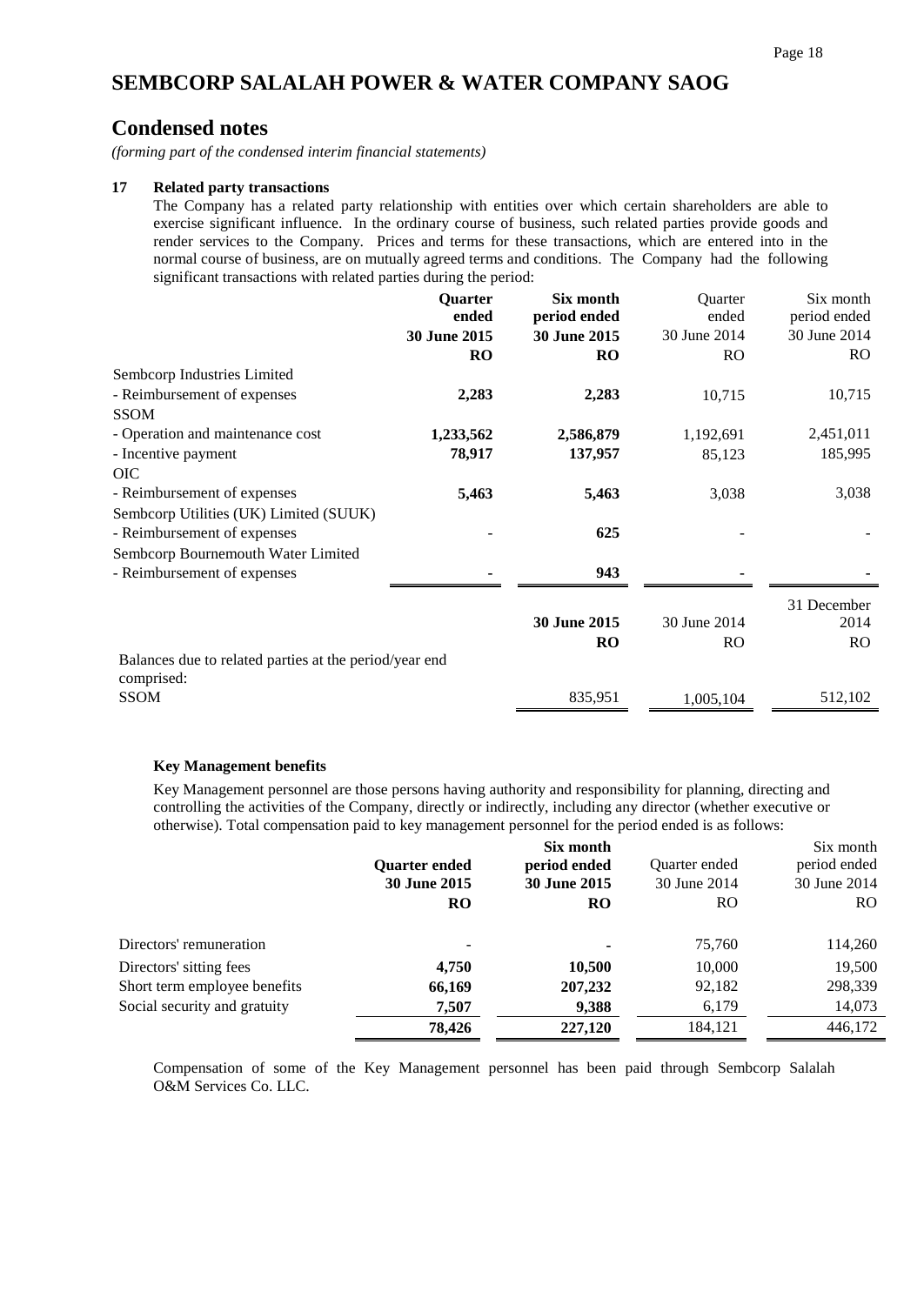### **Condensed notes**

*(forming part of the condensed interim financial statements)*

#### **18 Term loan**

|                                       |           |                     |                | 31 December  |
|---------------------------------------|-----------|---------------------|----------------|--------------|
|                                       | Maturity  | <b>30 June 2015</b> | 30 June 2014   | 2014         |
|                                       |           | <b>RO</b>           | R <sub>O</sub> | <b>RO</b>    |
| Non-current                           |           |                     |                |              |
| Project financing loan (USD)          | 2012-2026 | 207,309,729         | 217,686,901    | 212,007,503  |
| Project financing loan (Rials)        | 2012-2026 | 43,108,200          | 45,266,040     | 44,085,060   |
|                                       |           | 250,417,929         | 262,952,941    | 256,092,563  |
| Less: Unamortised transaction<br>cost |           | (6,861,876)         | (7,959,223)    | (7,403,789)  |
|                                       |           | 243,556,053         | 254,993,718    | 248,688,774  |
| Less: Current portion of term<br>loan |           | (13,890,149)        | (12, 535, 012) | (13,212,581) |
|                                       |           | 229,665,904         | 242,458,706    | 235,476,193  |

On 19 November 2009, the Company entered into a Common Terms Agreement ("CTA"), for credit facilities with a consortium of international and local banks with Standard Chartered Bank as the Dollar Commercial Facility Agent, Bank Muscat SAOG as the Rial Commercial Facility Agent and Bank of China, Shondong Branch as Sinosure Facility Agent, collectively "the Mandated Lead Arranger".

#### *Repayments*

The aggregate amount of drawdowns under the above facilities is repayable in full by 29 half yearly instalments commencing from 30 September 2012, with the final instalment being due on 30 September 2026.

#### *Interest*

(i) Interest on Dollar Commercial facilities is charged at a floating rate of LIBOR plus margin. The Company has entered into an interest rate swap to cap its obligation against unfavourable interest rate changes.

The margins are indicated below:

|                                                                | <b>Margin</b><br>$\frac{6}{6}$ per<br>annum) |
|----------------------------------------------------------------|----------------------------------------------|
| Prior to completion date (as defined in the CTA)               | 3.00%                                        |
| Thereafter up to the sixth anniversary of completion date      | 2.85%                                        |
| Thereafter up to the tenth anniversary of completion date      | 3.20%                                        |
| Thereafter up to the thirteenth anniversary of completion date | 3.55%                                        |
| Thereafter                                                     | 3.95%                                        |

- (ii) Interest on Sinosure Covered facilities is charged at a floating rate of LIBOR plus margin (3% p.a.). The Company has entered into an interest rate swap to cap its obligation against unfavourable interest rate changes.
- (iii) Interest under the Rial Commercial Facilities Agreement is charged at a fixed rate, as shown in the table below:

|                                                                                            | <b>Margin</b><br>$\frac{6}{6}$ per |
|--------------------------------------------------------------------------------------------|------------------------------------|
| Period                                                                                     | annum)                             |
| From financial close to the third anniversary of financial close                           | 8.00%                              |
| From the third anniversary of financial close to the fifth anniversary of financial close  | 7.00%                              |
| From the fifth anniversary of financial close to the eighth anniversary of financial close | 4.25%                              |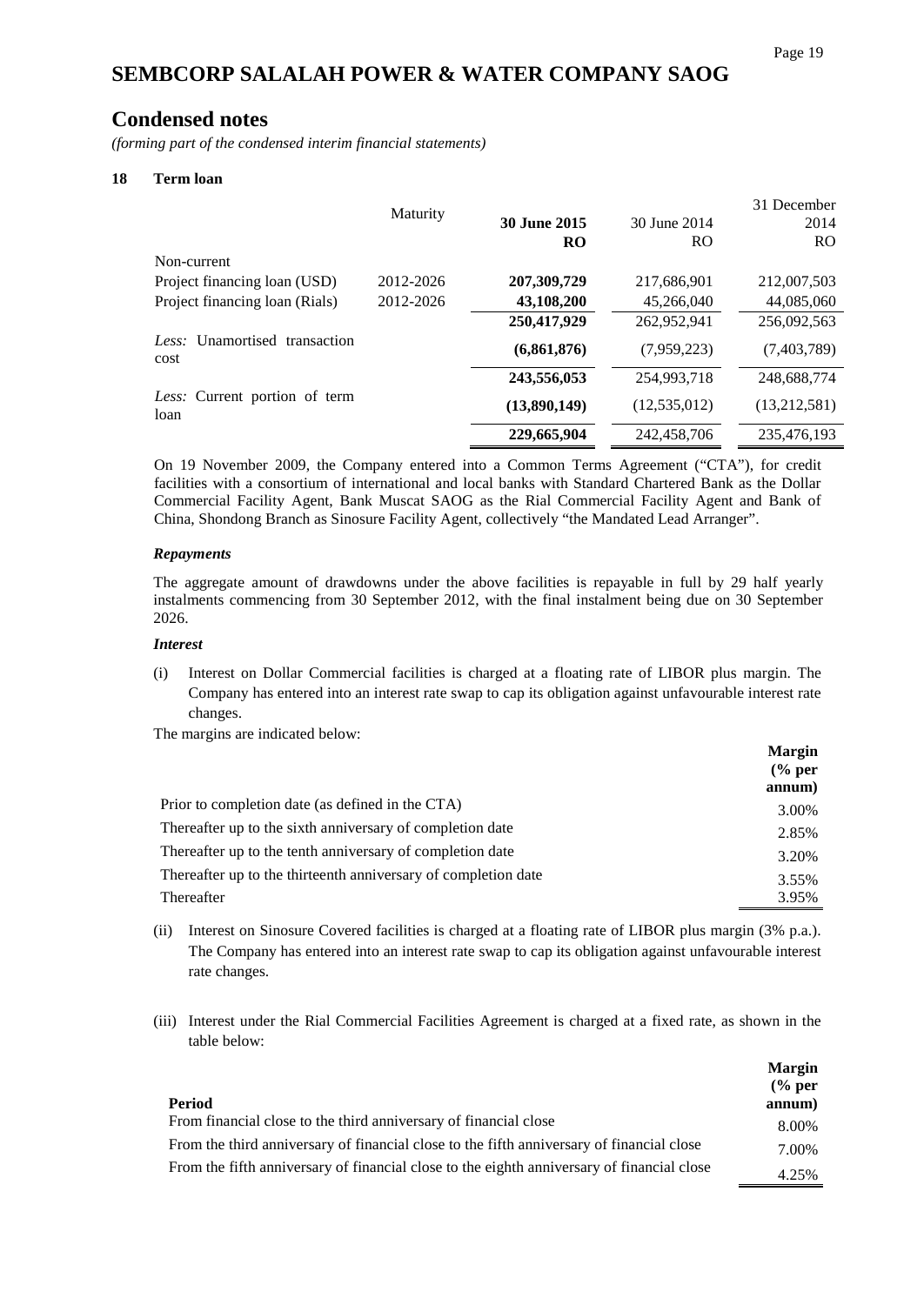### **Condensed notes**

*(forming part of the condensed interim financial statements)*

#### **18 Term loan** *(continued)*

#### *Other fees*

The Company was required to pay front end fees to the Mandated Lead Arranger. In addition, the Company paid commitment fees at 1.3% of undrawn Dollar Commercial facilities and Sinosure Covered facilities and 0.4% of undrawn Rial Omani facilities. As at 30 June 2015, there were no undrawn loans.

#### *Securities*

The term loans are secured by a mortgage over the Company's property, plant and equipment and current assets of the Company, including a lien on the balances in the sales collection accounts of the Company.

#### *Covenants*

The term loan facilities contain certain covenants pertaining to, amongst other things, liquidation and merger, entering into material new agreements, negative pledge, disposal of assets, granting of loans and guarantees, acquisition of capital assets, debt service coverage ratio, change of business, hedging agreements, etc, with which the Company is required to comply.

#### **19 Asset retirement obligation ("ARO")**

Under the Usufruct Agreement, the Company has a legal obligation to remove the Plant at the end of its useful life and restore the land. The Company shall at its sole cost and expense dismantle, demobilise, safeguard and transport the assets, eliminate soil and ground water contamination, fill all excavation and return the surface to grade of the designated areas.

The fair value of the ARO provision has been calculated using an expected present value technique. This technique reflects assumptions such as costs, plant useful life, inflation and profit margin that third parties would consider to assume the settlement of the obligation. The movement in ARO provision is as follows:

|                                       |                           | 30 June 2014 | 31 December<br>2014 |
|---------------------------------------|---------------------------|--------------|---------------------|
|                                       | 30 June 2015<br><b>RO</b> | <b>RO</b>    | RO.                 |
| At 1 January                          | 467,739                   | 437.421      | 437,421             |
| Provision made during the period/year | 16,188                    | 15,156       | 30,318              |
| At period/year end                    | 483,927                   | 452,577      | 467,739             |

#### **20 Financial risk management**

The Company has exposure to the following risks from its use of financial instruments:

- Market risk
- Credit risk
- Liquidity risk

This note presents information about the Company's exposure to each of the above risks, the Company's objectives, policies and processes for measuring and managing risk, and the Company's management of capital. Further quantitative disclosures are included throughout these financial statements.

The Board of Directors has overall responsibility for the establishment and oversight of the Company's risk management framework. The Board has entrusted the Management with the responsibility of developing and monitoring the Company's risk management policies and procedures and its compliance with them.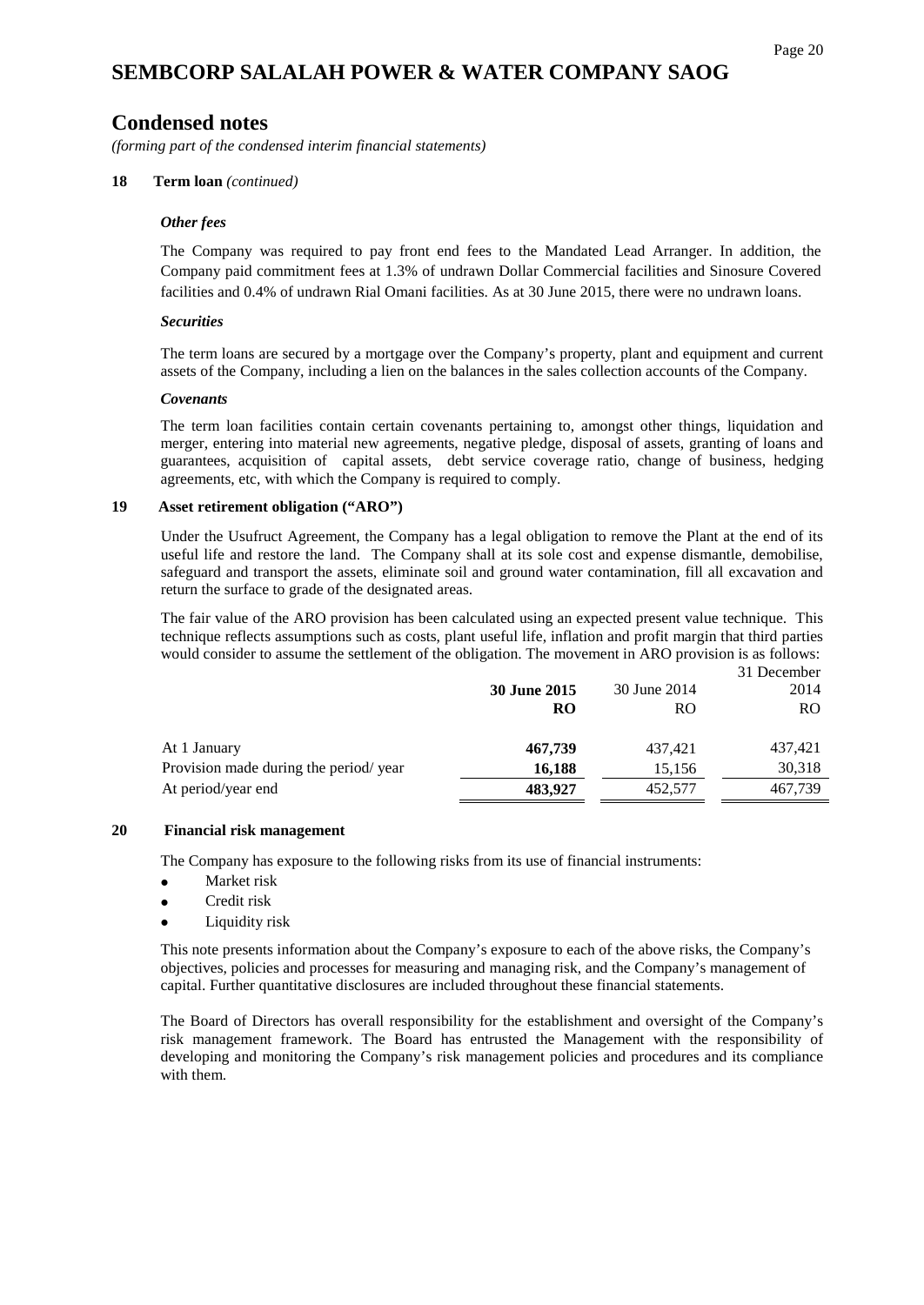# **Condensed notes**

*(forming part of the condensed interim financial statements)*

### **20 Financial risk management** *(continued)*

### *(a) Market risk*

Market risk is the risk that changes in market prices, such as foreign exchange rates, interest rates and prices will affect the Company's income or the value of its holdings of financial instruments. The objective of market risk management is to manage and control market risk exposures within acceptable parameters, while optimising the return.

### *Interest rate risk*

At the reporting date, the interest rate profile of the Company's interest-bearing financial assets and liabilities is:

|                              | Interest rate  | <b>30 June 2015</b> | 30 June 2014    | 31 December<br>2014 |
|------------------------------|----------------|---------------------|-----------------|---------------------|
|                              | $\frac{6}{9}$  | RO                  | <b>RO</b>       | <b>RO</b>           |
| <b>Financial assets</b>      |                |                     |                 |                     |
| <b>Bank balances</b>         |                | 31,679,832          | 33,545,189      | 28,588,219          |
| <b>Financial liabilities</b> |                |                     |                 |                     |
| Term loan                    |                |                     |                 |                     |
| - USD variable rate loans    | Libor $+3\%$   | (115, 143, 599)     | (120, 907, 269) | (117,752,828)       |
| - USD variable rate loans    | Libor $+2.85%$ | (92, 166, 130)      | (96, 779, 632)  | (94, 254, 675)      |
| - RO fixed rate loans        | 4.25%          | (43, 108, 200)      | (45,266,040)    | (44,085,060)        |
|                              |                | (250, 417, 929)     | (262, 952, 941) | (256,092,563)       |

The Company does not account for any fixed rate financial liabilities at fair value through profit or loss and the Company does not designate hedging instruments under a fair value hedge accounting model. Therefore a change in interest rate at the reporting date would not affect profit or loss.

### *Cash flow sensitivity analysis for variable rate instruments*

A change of 100 basis points in interest rates at the reporting date would have increased/(decreased) equity and income statement by the amounts shown below. This analysis assumes that all other variables, in particular foreign currency rates, remain constant.

|                    |                     |              |            | <b>Equity</b> |              |                  |  |
|--------------------|---------------------|--------------|------------|---------------|--------------|------------------|--|
|                    | <b>30 June 2015</b> |              |            | 30 June 2014  |              | 31 December 2014 |  |
|                    | 100 bps             | 100 bps      | 100 bps    | 100 bps       | 100 bps      | 100 bps          |  |
|                    | increase            | decrease     | increase   | decrease      | increase     | decrease         |  |
|                    | <b>RO</b>           | <b>RO</b>    | RO         | RO            | RO           | <sub>RO</sub>    |  |
| Interest rate swap | 13,092,740          | (13,092,740) | 14,951,761 | (14,951,761)  | 14, 152, 507 | (14, 152, 507)   |  |
|                    |                     |              |            |               |              |                  |  |

### *Currency risk*

The majority of the transactions and balances are in either RO or USD. As the RO is pegged to the USD, balances in USD are not considered to represent significant currency risk. The Company is not exposed to significant currency risk as at 30 June 2015.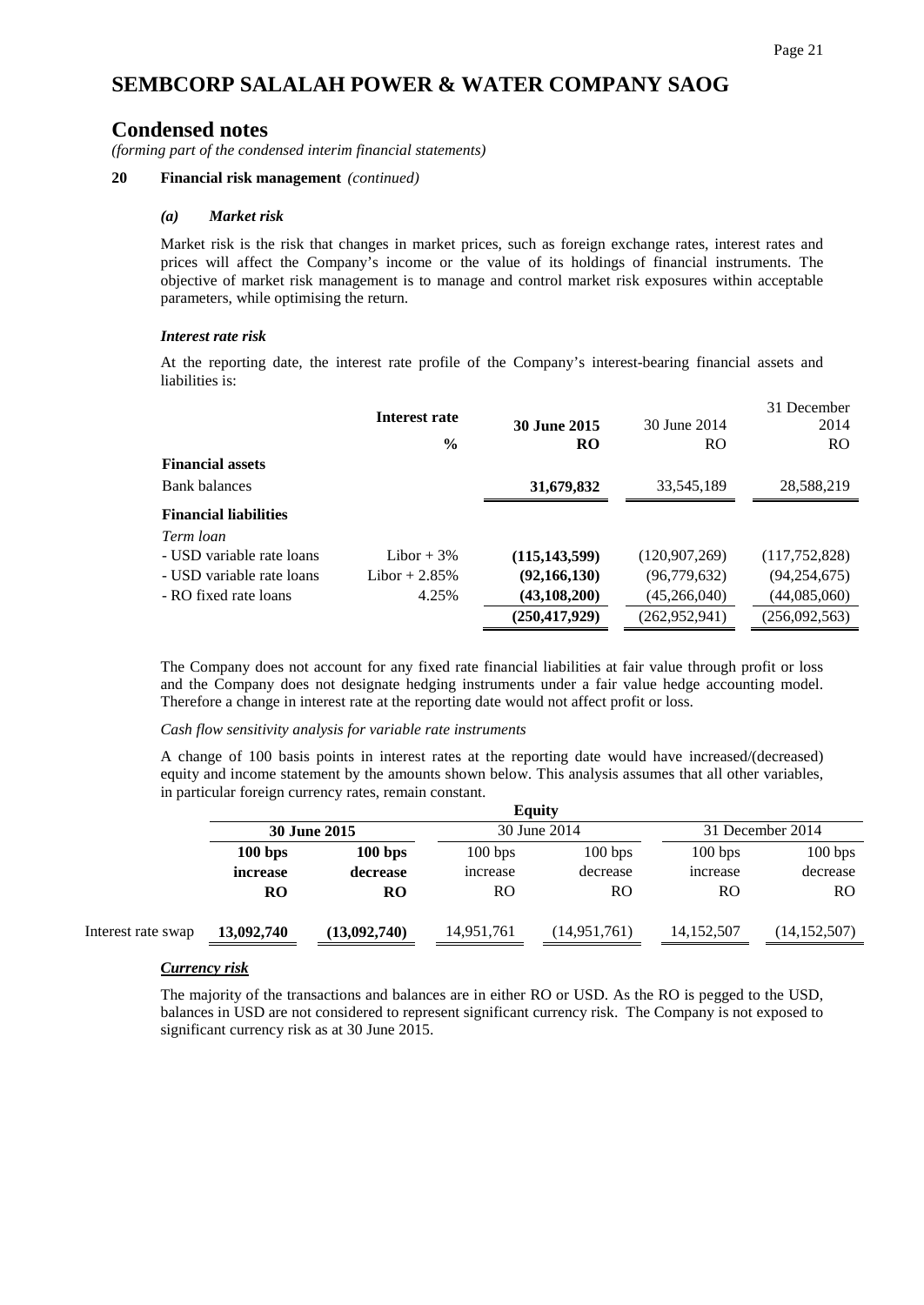### **Condensed notes**

*(forming part of the condensed interim financial statements)*

#### **20 Financial risk management** *(continued)*

#### *(b) Credit risk*

Credit risk is the risk of financial loss to the Company if a customer or counterparty to a financial instrument fails to meet its contractual obligations, and arises principally from the Company's receivables from customers and cash balances held with banks. Under the terms of the PWPA, the Company's sales are billed wholly to OPWP. The Company manages its credit risk with OPWP by monitoring its credit rating and obtaining credit enhancements. The Company limits its credit risk with regard to bank deposits by only dealing with reputable banks and financial institutions with strong credit ratings. The carrying amount of financial assets represents the maximum credit exposure. The maximum exposure to credit risk at the reporting date was:  $21<sub>D</sub>$ 

|                     |                                                     | 31 December |
|---------------------|-----------------------------------------------------|-------------|
| <b>30 June 2015</b> | 30 June 2014                                        | 2014        |
| <b>RO</b>           | RO.                                                 | RO.         |
|                     |                                                     |             |
| 31,679,832          | 33,545,189                                          | 28,588,219  |
| 6,661,816           | 5,719,717                                           | 5,073,835   |
| 77.822              | 50,385                                              | 30,824      |
| 38,419,470          | 39, 315, 291                                        | 33,692,878  |
|                     | Break down of financial assets (at carrying amount) |             |

Age analysis of current trade and other receivable is as follows:

|                        | 30 June 2015 |                  | <b>30 June 2014</b> |                  | 31 December 2014 |            |
|------------------------|--------------|------------------|---------------------|------------------|------------------|------------|
|                        |              | <b>Allowance</b> |                     | <b>Allowance</b> |                  | Allowance  |
|                        |              | for              |                     | for              |                  | for        |
|                        | RO           | impairment       | <b>RO</b>           | impairment       | RO.              | impairment |
| Not past dues          | 6,738,637    |                  | 5,770,102           | ٠                | 5, 103, 174      |            |
| Past due 0 to 3 months | 676          |                  |                     |                  | 850              |            |
| Past due 3 to 6 months | 325          |                  |                     |                  | 635              |            |
|                        | 6,739,638    |                  | 5,770,102           |                  | 5,104,659        |            |

#### *(c) Liquidity risk*

Liquidity risk is the risk that the Company will not be able to meet its financial obligations as they fall due. The Company's approach to managing liquidity is to ensure, as far as possible, that it will always have sufficient liquidity to meet its liabilities when due, under both normal and stressed conditions, without incurring unacceptable losses or risking damage to the Company's reputation.

The Company limits its liquidity risk by ensuring bank facilities and shareholders' advances are available, where required. Liquidity requirements are monitored on a monthly basis and management ensures that sufficient liquid funds are available to meet any commitments as they arise.

The following are the contractual maturities of financial liabilities, including interest payments and excluding the impact of netting agreements: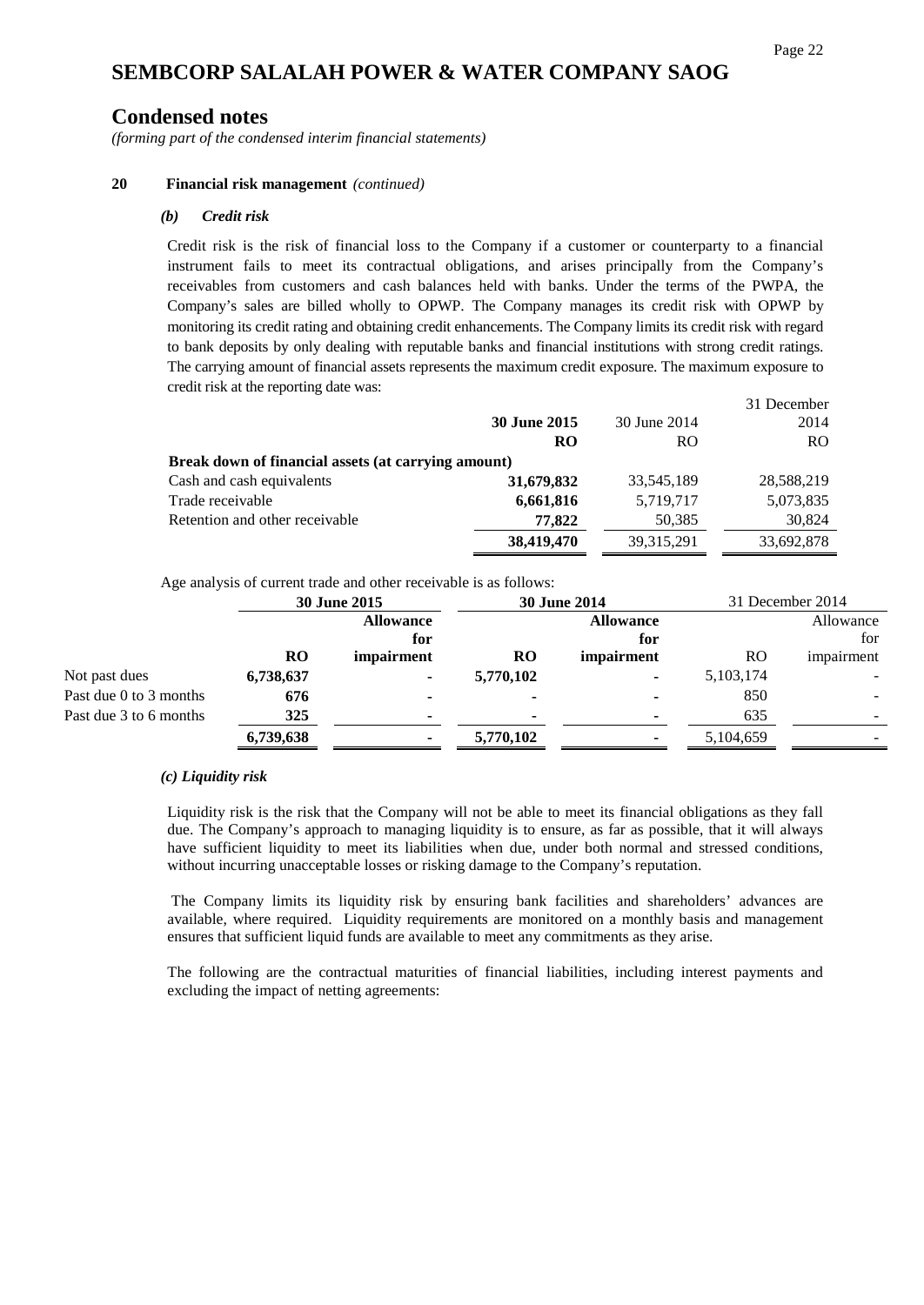## **Condensed notes**

*(forming part of the condensed interim financial statements)*

#### **20 Financial risk management** *(continued)*

*(c) Liquidity risk (continued)*

|                                                 |                    |                          | <b>Cash flows</b>   |                           |                      |
|-------------------------------------------------|--------------------|--------------------------|---------------------|---------------------------|----------------------|
|                                                 | Carrying<br>amount | Contractual<br>cash flow | Less than 1<br>year | More than 1 to<br>5 years | More than 5<br>years |
| 30 June 2015                                    | <b>RO</b>          | <b>RO</b>                | <b>RO</b>           | <b>RO</b>                 | RO                   |
| <b>Derivatives</b>                              |                    |                          |                     |                           |                      |
| Interest rate swaps used for<br>hedging         | 24,477,606         | (25,301,945)             | (5,506,076)         | (15, 109, 159)            | (4,686,710)          |
| <b>Non-derivatives Financial</b><br>liabilities |                    |                          |                     |                           |                      |
| Term loan                                       | 243,556,053        | (336,509,992)            | (20, 581, 374)      | (111,741,384)             | (204, 187, 234)      |
| Trade and other payables                        | 10,212,920         | (10,212,920)             | (10, 212, 920)      |                           |                      |
|                                                 | 278,246,579        | (372, 024, 857)          | (36,300,370)        | (126, 850, 543)           | (208, 873, 944)      |
| 30 June 2014                                    |                    |                          |                     |                           |                      |
| <b>Derivatives</b>                              |                    |                          |                     |                           |                      |
| Interest rate swaps used for<br>hedging         | 25,589,534         | (25,906,126)             | (6,029,721)         | (16,729,952)              | (3,146,453)          |
| <b>Non-derivatives Financial</b><br>liabilities |                    |                          |                     |                           |                      |
| Term loan                                       | 254,993,718        | (366, 664, 423)          | (20, 218, 149)      | (103, 356, 151)           | (243,090,123)        |
| Trade and other payables                        | 9,798,649          | (9,798,649)              | (9,798,649)         |                           |                      |
|                                                 | 290,381,901        | (402, 369, 198)          | (36,046,519)        | (120, 086, 103)           | (246, 236, 576)      |
| 31 December 2014                                |                    |                          |                     |                           |                      |
| <b>Derivatives</b>                              |                    |                          |                     |                           |                      |
| Interest rate swaps used for<br>hedging         | 26,904,867         | (28, 137, 944)           | (5,750,775)         | (15,400,322)              | (6,986,847)          |
| <b>Non-derivatives Financial</b><br>liabilities |                    |                          |                     |                           |                      |
| Term loan                                       | 248,688,774        | (346, 302, 052)          | (20, 228, 888)      | (107, 485, 611)           | (218, 587, 553)      |
| Trade and other payables                        | 9,161,824          | (9,161,824)              | (9,161,824)         |                           |                      |
|                                                 | 284,755,465        | (383, 601, 820)          | (35, 141, 487)      | (122, 885, 933)           | (225, 574, 400)      |

It is not expected that the cash flows included in the maturity analysis could occur significantly earlier, or at a significantly different amount.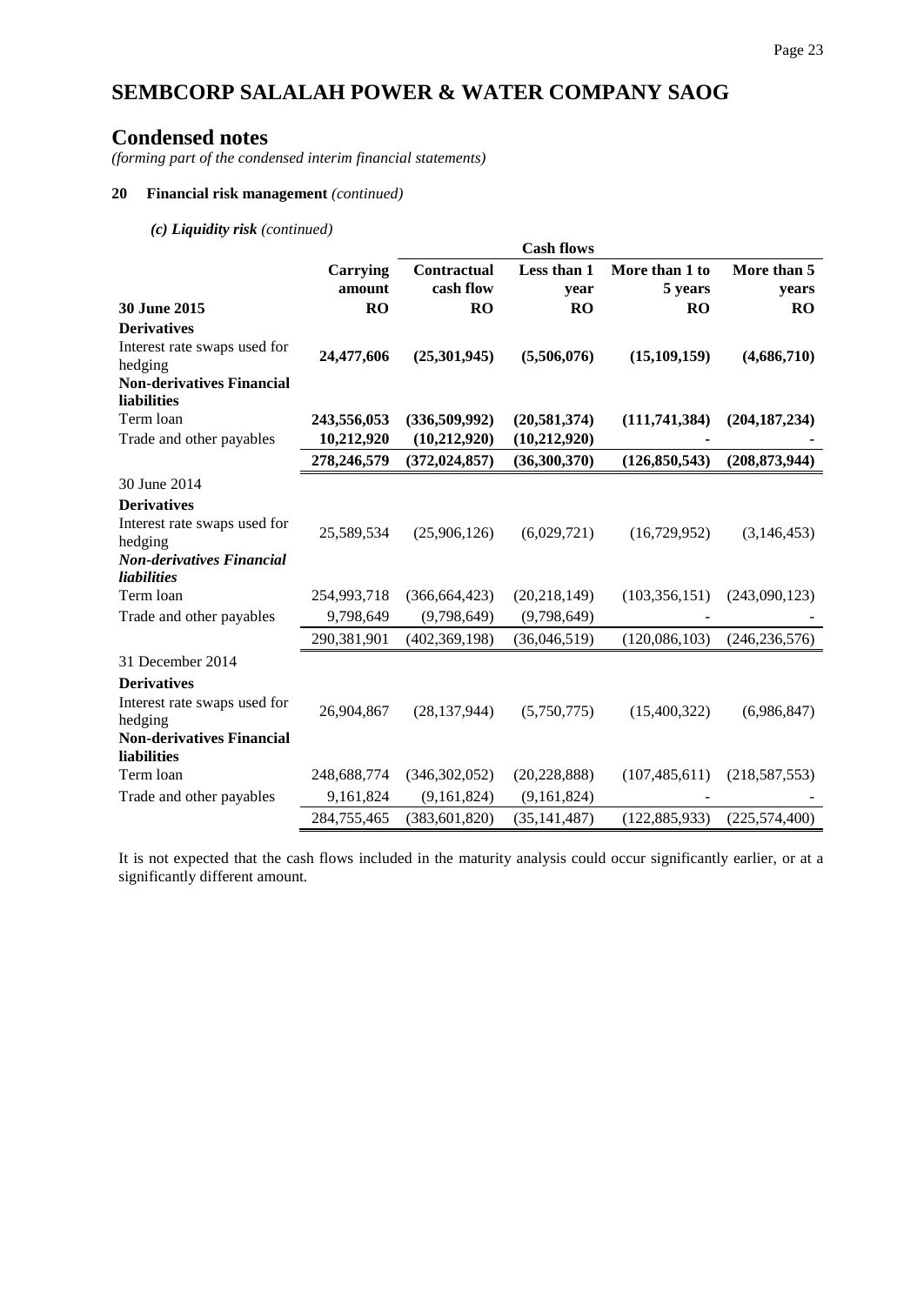## **SEMBCORP SALALAH POWER & WATER COMPANY SAOG Condensed notes**

*(forming part of the condensed interim financial statements)*

#### **20 Financial risk management** *(continued)*

#### **Embedded derivatives**

The following agreements contain embedded derivatives:

- (i) The PWPA between the Company and OPWP contains embedded derivatives in pricing the investment charge rate and the fixed operation and maintenance charge rate for each of the power facility and the desalination facility. Percentages of the fixed operation and maintenance charge rate for each of power facility and the desalination facility will be adjusted to reflect changes in the US price index and the Omani Consumer price index.
- (ii) The O & M agreement between the Company and SSOM contains embedded derivatives in pricing the fixed operator fee. Percentages of the fixed operator fee will be adjusted to reflect changes in fixed inflation rate.
- (iii) The LTSA between the Company and GEIL contains embedded derivatives in pricing the fixed monthly fee and variable monthly fee for provision of long term maintenance services. Percentages of the fixed monthly fee and variable monthly fee will be adjusted to reflect changes in US price index.

These embedded derivatives are not separated from the host contract, and accounted for as a standalone derivative under IAS 39, as the management believes that the economic characteristics and risk associated with the embedded derivatives are closely related to those of the host contract.

#### **Capital management**

The Company aims to maintain a strong capital base so as to maintain investor, creditor and market confidence and to sustain future development and growth of its businesses, while at the same time maintaining an appropriate dividend policy to reward shareholders.

#### **21 Guarantees**

|                        | <b>30 June 2015</b> | 30 June 2014 | 31 December<br>2014 |
|------------------------|---------------------|--------------|---------------------|
|                        | RO                  | RO           | RO.                 |
| Performance guarantees | 1,540,800           | 1,540,800    | 1,540,800           |

The Company has taken bank guarantees from Bank Muscat for the amount of USD 4,000,000 to Oman Electricity Transmission Company SAOG under the electrical connection agreement.

#### **22 Basic earnings per share**

Basic earnings per share are calculated by dividing the profit for the period by the weighted average number of shares outstanding during the period as follows:

|                                                                                                    | <b>Ouarter ended</b><br><b>30 June 2015</b> | Six month<br>period ended<br><b>30 June 2015</b> | <b>Ouarter</b><br>ended<br>30 June 2014 | Six month<br>period ended<br>30 June 2014 |
|----------------------------------------------------------------------------------------------------|---------------------------------------------|--------------------------------------------------|-----------------------------------------|-------------------------------------------|
| Profit for the period (RO)                                                                         | 4,594,472                                   | 7,315,545                                        | 5,350,261                               | 7,868,508                                 |
| Weighted average number of<br>shares outstanding during the year<br>Earnings per share - Basic and | 95,457,195                                  | 95,457,195                                       | 95,457,195                              | 95,457,195                                |
| diluted $(RO)$                                                                                     | 0.048                                       | 0.077                                            | 0.056                                   | 0.082                                     |